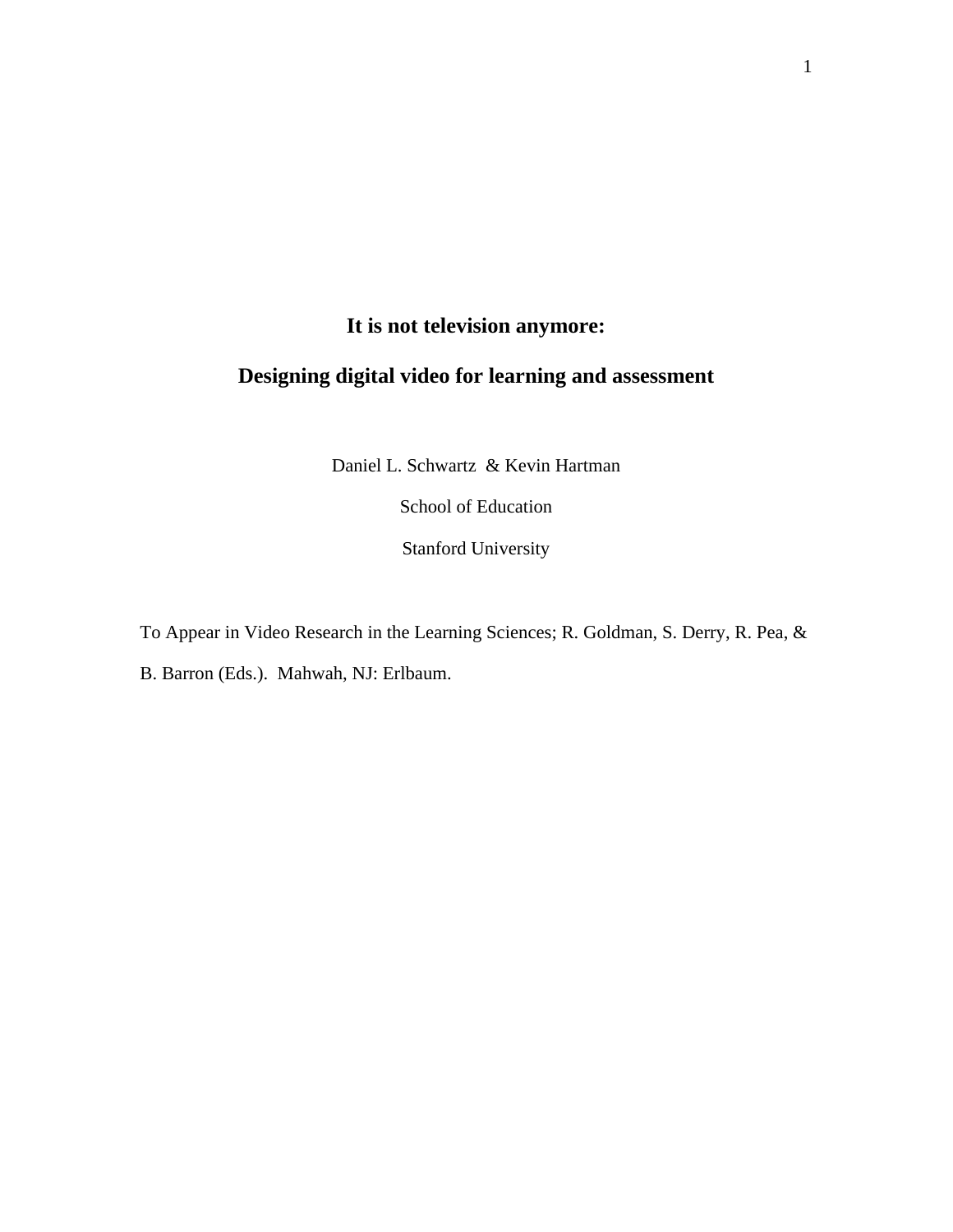When used effectively, video is a powerful technology for learning. Researchers can examine videotapes to learn about patterns of classroom interaction. In-service teachers can review videos of their own teaching to reveal their strengths and weaknesses as instructors. In these instances, the video captures naturally occurring events that often elude the naked eye when seen in person but become clearer upon review. In this chapter, we consider a different use of video for learning. We describe the use of *designed* video, where the author of a video decides on its components and features beforehand. For example, take the case of a scripted video of a child incorrectly solving a math problem. A researcher can ask other children to watch the video and comment on the errors they notice. When used this way, the video is designed as an assessment that helps researchers learn what the children know. Designed video can also help students learn. For example, a professor might use the same video clip to help explain common mathematical errors to an entire class. Designed video can support learning in many ways. In this chapter, we provide a simple framework for mapping uses of video into desired and observable learning outcomes. We then show how this framework can be applied when designing video embedded in multimedia environments.

In the not-too-distant past, videos for learning were often under-budgeted, highly didactic efforts with laughable production values. How could they compete with prime time? Advances in technology, however, have made it so that designed video is no longer in the sole province of broadcast television or dependent upon a full-fledged production studio. At a public high school that we frequent, students produce daily newscasts with digital camcorders. What the segments lack in high-end production, they make up in immediacy and prove that effective applications of video are within reach.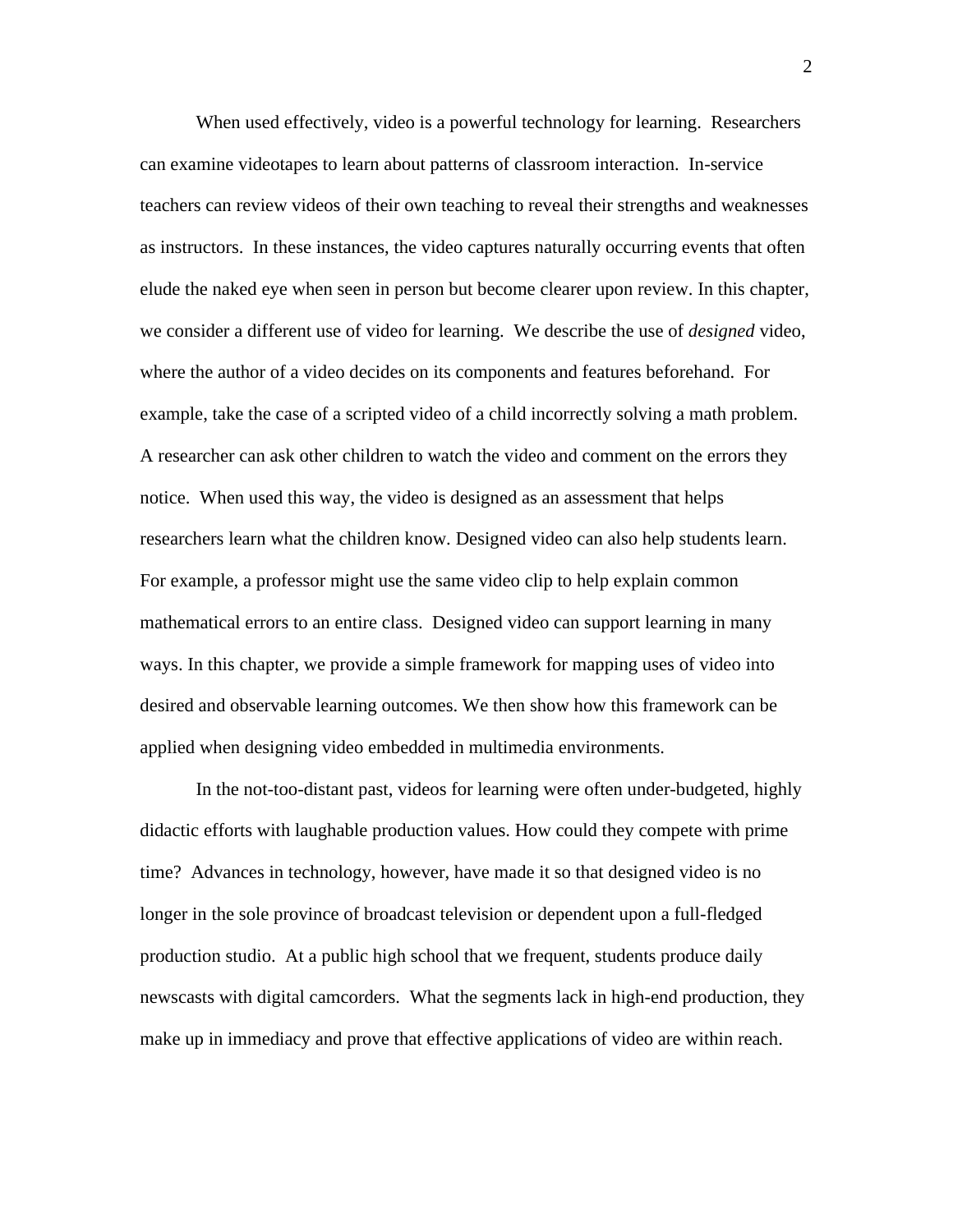As instructors of courses on learning technology, we ask students to produce instructional videos. Within two weeks, relative novices produce learning-relevant videos with more visual appeal and information than they could prepare given months of computer programming. Yet, despite the ease of camera use, the array of editing features, and the many video genres, we find it frustrating that the literature provides few resources that can help these students make even more effective use of video for learning. Excepting work on mass media (e.g., Fisherkeller, 2002), there are relatively few empirical evaluations on the use of video for learning, even when compared to computeraided efforts, as suggested in Table 1. There are also few practical publications to help design video for learning (for an exception, see Seels, Fullerton, Berry, & Horn, 2004).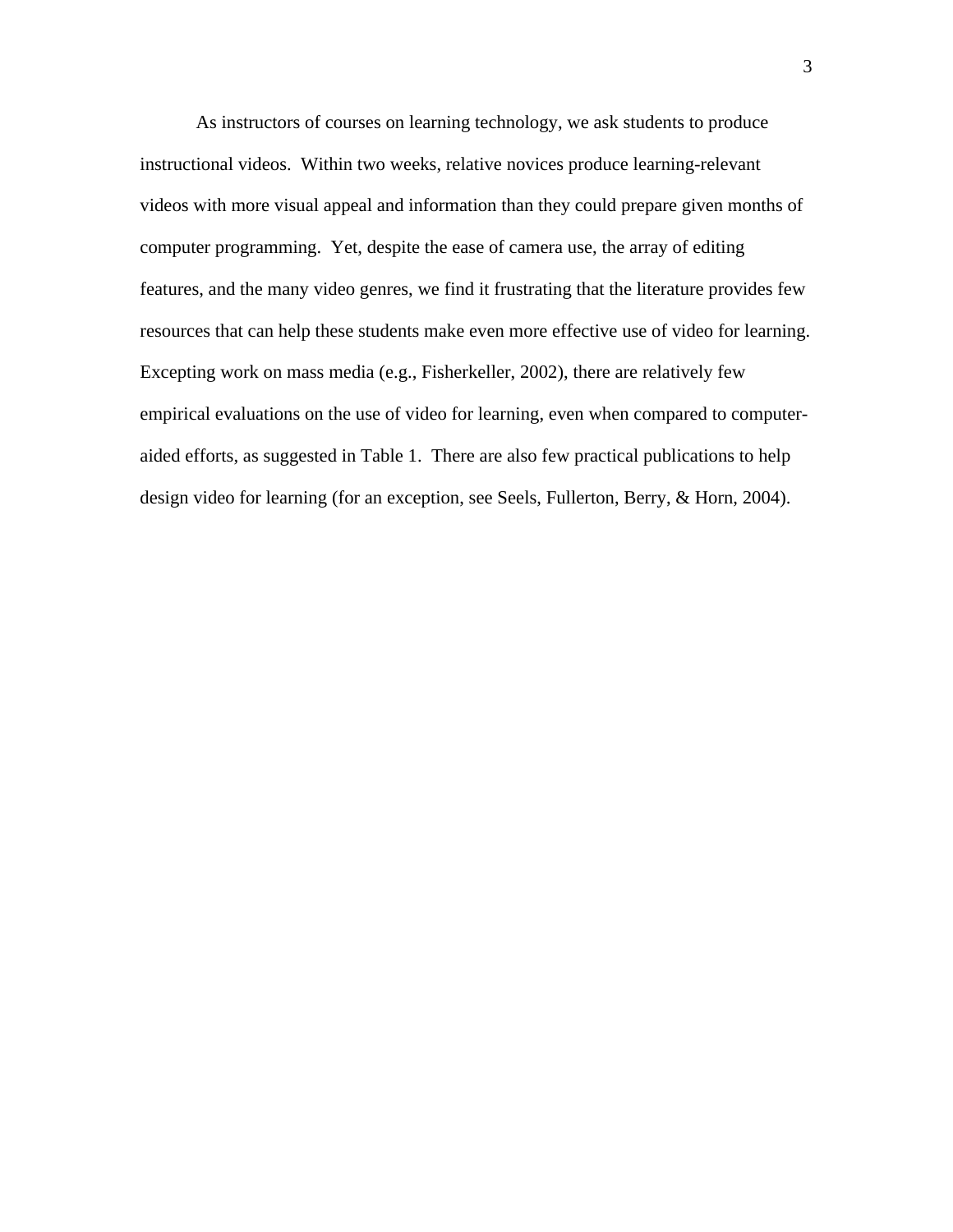Table 1. Percentage of journal abstracts that indicate research on video-aided or computer-aided instruction, as found in the ten issues prior to October 2005. Each journal has a strong peer-review system and accepts articles on learning interventions, at all ages, and on all topics.

| Journal Title                                                  | Video-Aided | Computer-Aided |
|----------------------------------------------------------------|-------------|----------------|
| (number of abstracts)                                          | Learning    | Learning       |
| Cognition and Instruction<br>$(n=31)$                          | 3.2%        | 25.8%          |
| Educational Technology Research<br>and Development<br>$(n=56)$ | 3.6%        | 57.1%          |
| Journal of Educational Psychology<br>$(n=159)$                 | 2.5%        | 9.4%           |
| Journal of the Learning Sciences<br>$(n=31)$                   | 9.7%        | 61.3%          |
| Learning and Instruction<br>$(n=48)$                           | 6.3%        | 16.6%          |

Our frustration with the available literature has led us to write this chapter on designed video. We offer some suggestions for educational researchers and instructional designers alike. Within the field of the learning sciences, most practitioners fill both roles – they design activities for student learning, and they assess the effects of those activities so they can learn what works. Thus, in the following discussion we consider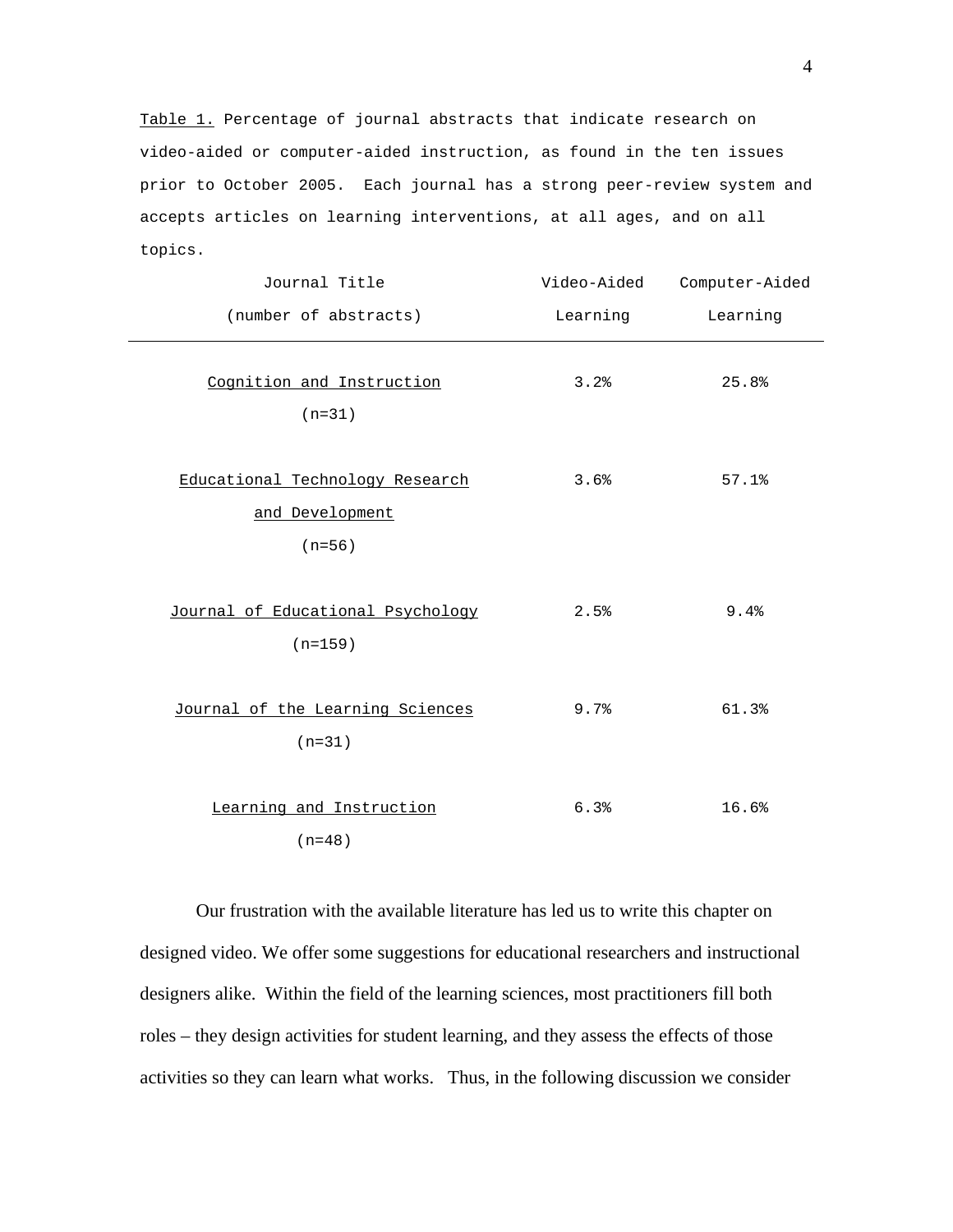applications of designed video for both instruction and assessment. To help organize our suggestions, particularly for beginners in the learning sciences, we present a framework for matching different genres of video with different types of learning. It would be a mistake on our part to delineate the many different genres of video, but then treat learning as a single thing. There are many types of learning, and different applications of video are more or less appropriate for each. To design an effective video, it is important to have a clear target, so in our discussion, we describe some important findings about learning and how to promote and measure it.

In the first section, we describe common learning outcomes, give examples of video genres that achieve those outcomes, and suggest methods for determining whether an outcome has been achieved. We do not provide technical details for creating videos. Instead, our goal is to help people consider the relation between video and learning. In particular, we suggest a number of ways to help assess learning (with and without using video), because our experience has been that creating learning assessments is very difficult, until one has seen many, many different examples.

In the second section, we offer some examples of how one might use digital video in a larger, multimedia context. Video does not have to be stand-alone, like a TV program. Video is a more forgiving and powerful learning medium when it is embedded within a larger context of use. Thinking of a larger context is particularly useful for repurposing the raw footage that is frequently collected by researchers. This footage rarely makes a self-contained video story, but when embedded within a multimedia environment, it can be used in many creative ways to encourage learning interactions.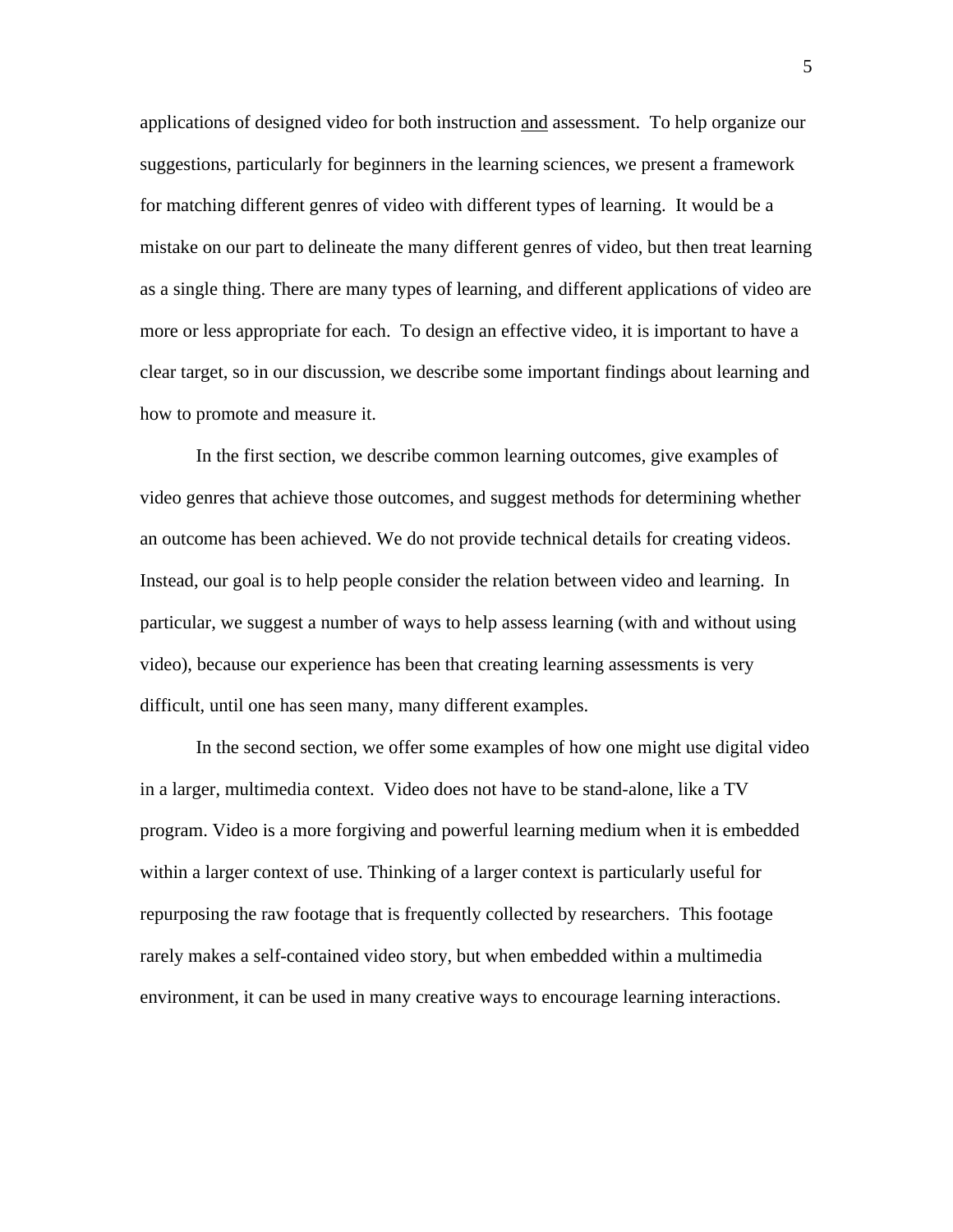#### Four Common Learning Outcomes

A significant challenge for any designer of learning involves deciding exactly what people are supposed to learn. This decision requires more than choosing a topic to teach. It also requires a consideration of how the subject matter will be used. Take the example of asking an American to learn the sport of cricket. Is the goal that the person will be able to (a) play; (b) explain the history of the game; (c) recognize a good play; or, (d) want to learn more? Getting clear on the learning outcome is important, because one would probably use video differently for each outcome.

Figure 1 provides a map of different learning outcomes that will guide our discussion. The center shows four broad classes of learning outcomes. The first ring refines each learning outcome into approaches one might take to achieve the learning outcome. For example, one might promote the outcome of being able to "say" by providing people with facts or explanations. The next ring indicates the types of behaviors people will exhibit if they have learned. We will describe these behaviors in some detail, because they can help clarify the meaning of the learning outcomes, plus they provide the keys to successful assessments. Finally, the outer ring samples some relevant video genres for each outcome. We now take up each wedge of the learning pie in turn.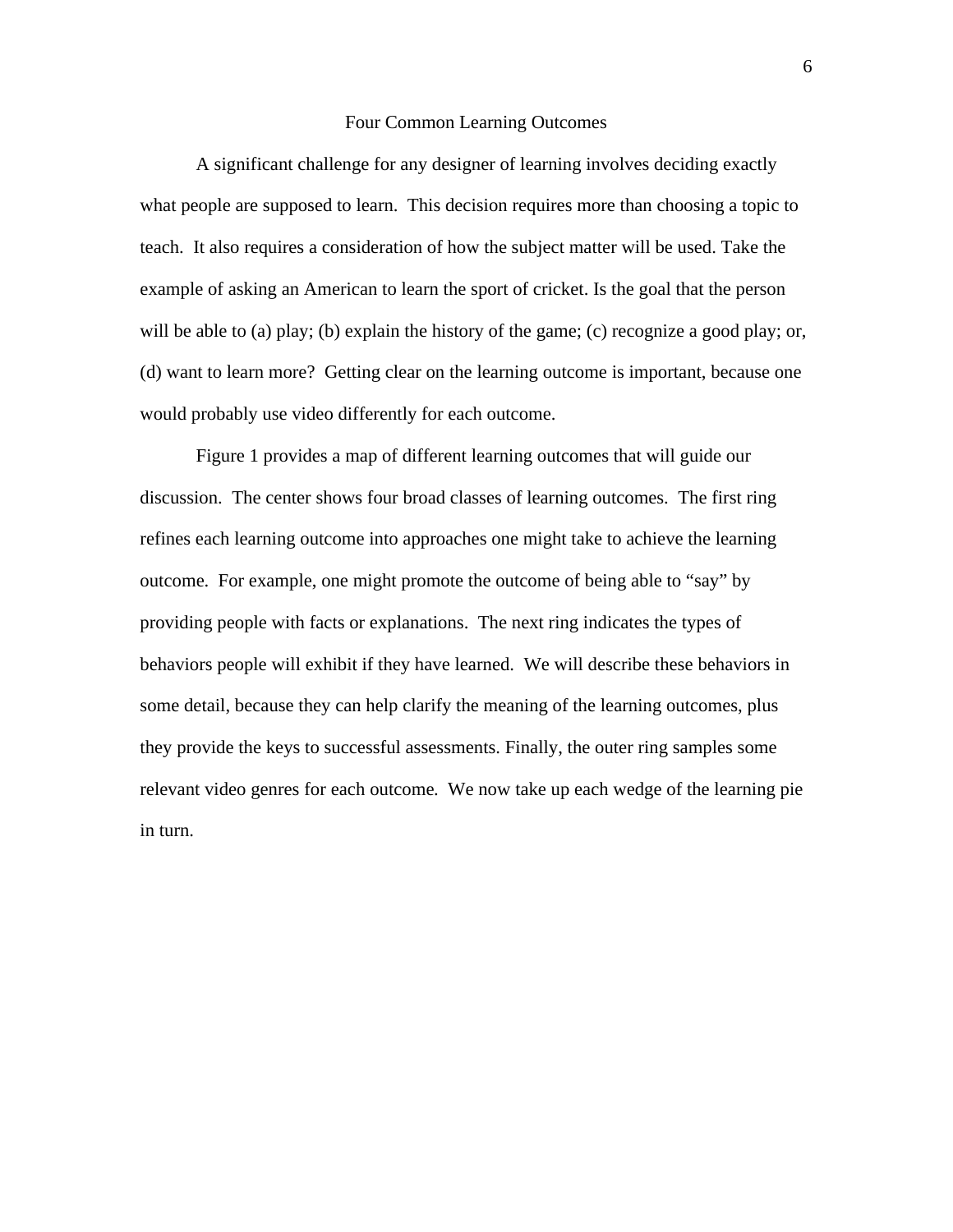Figure 1. A space of learning for the use of designed video. The circular design of the figure pays homage to the instructional technologist, A. J. Romiszowski (1981).



A signature quality of video is that it can help people see things they could not see before. There is a continuum of seeing outcomes. On one end is a *familiarity* approach that introduces people to phenomena they are unlikely to have seen – a strange animal, an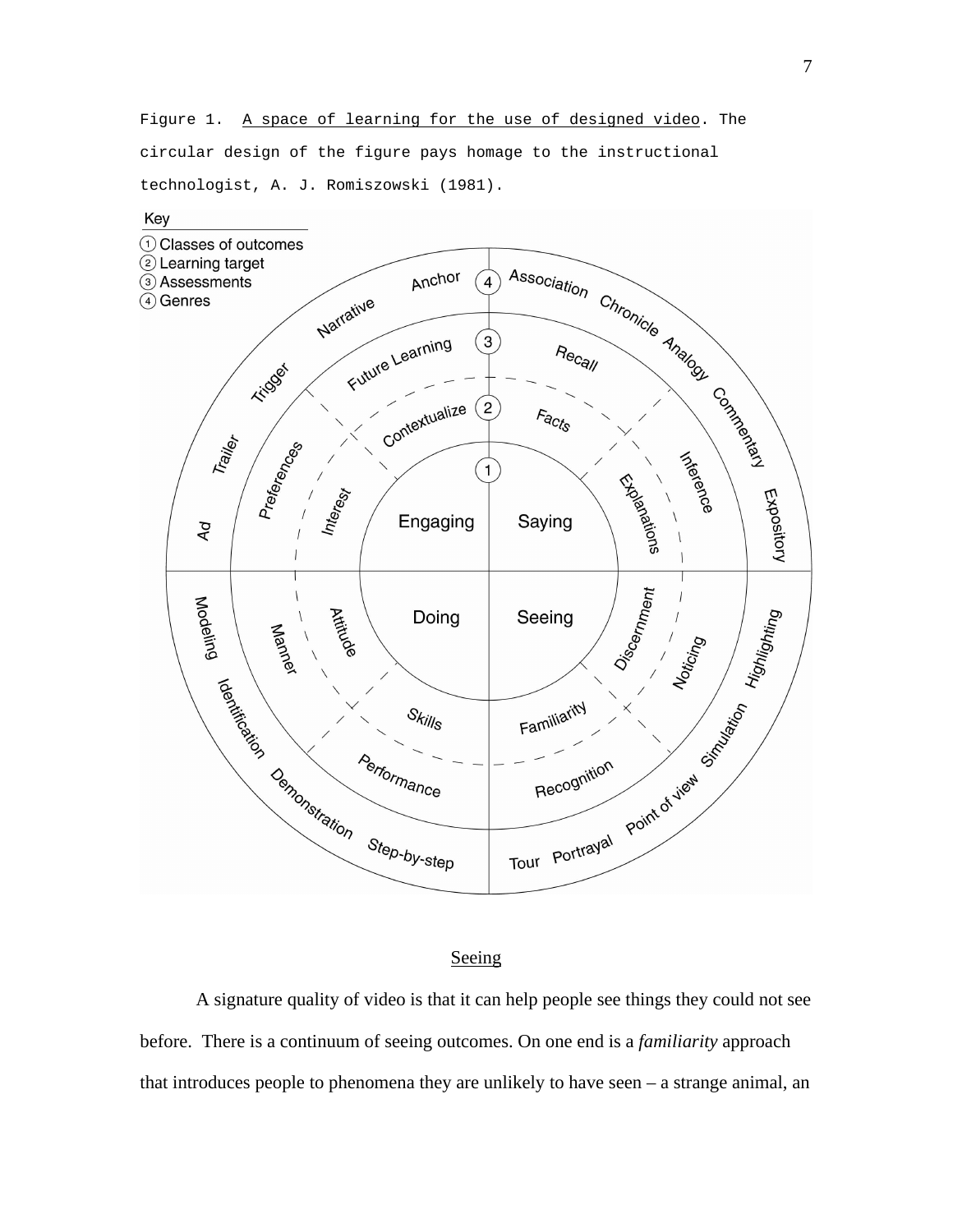industrial process, a foreign land. The familiarity approach counts on people recognizing what is novel. At the other end is a *discernment* approach that helps people perceive details they might otherwise overlook – the balance point of a painting or the difference between a 5.6 and a 5.8 in a gymnastic routine. The discernment approach presupposes that novices may not see what is significant even though it is "in plain sight." To help people develop an "enlightened eye" (Eisner, 1998), it is necessary to educate their perception, because people tend to assimilate what is familiar rather than accommodate to new subtleties. Therefore, learning to discern often requires special provisions to help people notice (Sherin, this volume).

A common genre for exposing people to unfamiliar sights might be labeled *tour* videos. These include travelogues, nature shows, historical re-creations, and the like. They can include commentary to give a name and background to what is shown. There are also *portrayals,* as in the case of period pieces, where the novelty is woven into the dramatic narrative and setting. Moving towards the discernment side of the continuum, there are *point of view* videos that use camera angles, audio commentary, or interviews to give insight into new ways of seeing, for example, from the point of view of a character, a coach, or a hunted prey. Extreme points of view can create *simulated* experiences, as in the cases of video from the helmet of a skydiver or a highly empathetic character portrayal. Each of these approaches helps expose people to unfamiliar sights and perspectives. For the goal of helping people discern subtlety in the familiar, *highlighting* techniques are appropriate (Goodwin, 1994). Sport broadcasting has a sophisticated toolkit that contains instant replay, slow motion, zooming, and digital pens that commentators employ to highlight patterns of movement. Several chapters in this volume (e.g., Pea) describe digital video environments that help researchers notice and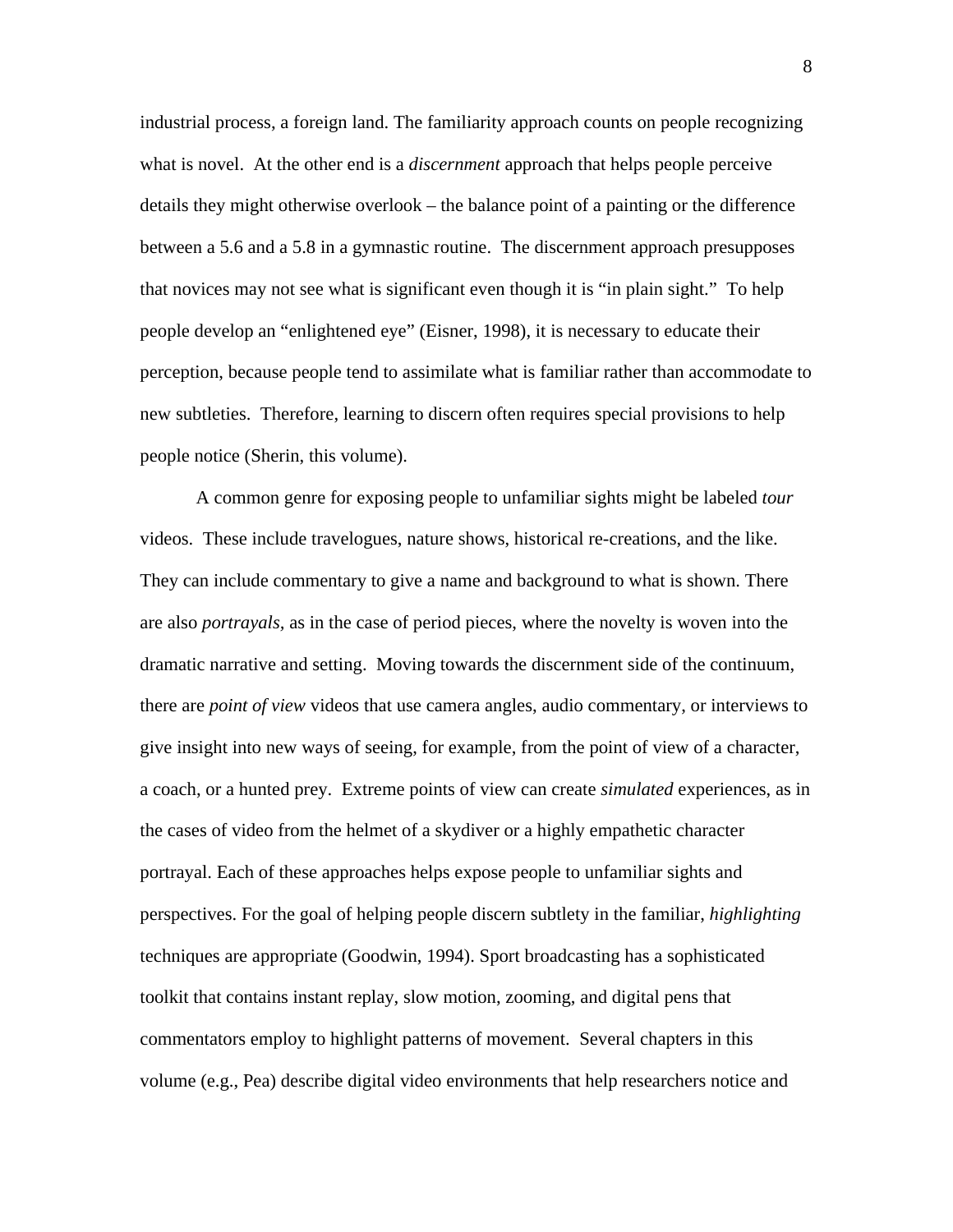annotate. These environments can be re-purposed to support specific instructional goals, such as noticing aspects of one's performance that are difficult to observe in real time.

Given the range of seeing outcomes and possible video techniques, how can designers know whether their video has been successful? A *recognition* paradigm is the least demanding way to test for familiarity. One might show pictures or video clips and ask people to select the ones they recognize. People, however, are very good at recognizing images (Shepard, 1967), so this can be made a more sensitive measure by showing things at a different angle or setting. It is not trivial to recognize a plant in the wild after seeing a video of the plant in a laboratory. For videos that target discernment, *noticing* assessments are appropriate. One form of assessment might take a forced-choice approach where people have to select which of two pictures or videos is exemplary. Preservice teachers, for example, might watch two videos of teachers handling a student question and select which one shows the correct technique. A more open-ended approach provides the learner with a new video and has the learner describe what is important to notice about it. This is a difficult task because what is important is often buried in a hundred other details. In this case, people need to discern what is significant despite the surrounding "noise." In all cases, appropriate assessments of learners' abilities to see will require asking learners to look at something. Thus, video is not just useful for initial learning, it also useful as an assessment tool (Derry et al., 2005).

## Engaging

Engagement may be characterized as the pull that brings people to a situation or topic and keeps them involved. Engagement creates the mental context that prepares people to learn. Video is superior at creating engagement and setting the stage for learning, even though the video itself may not contain the new information people are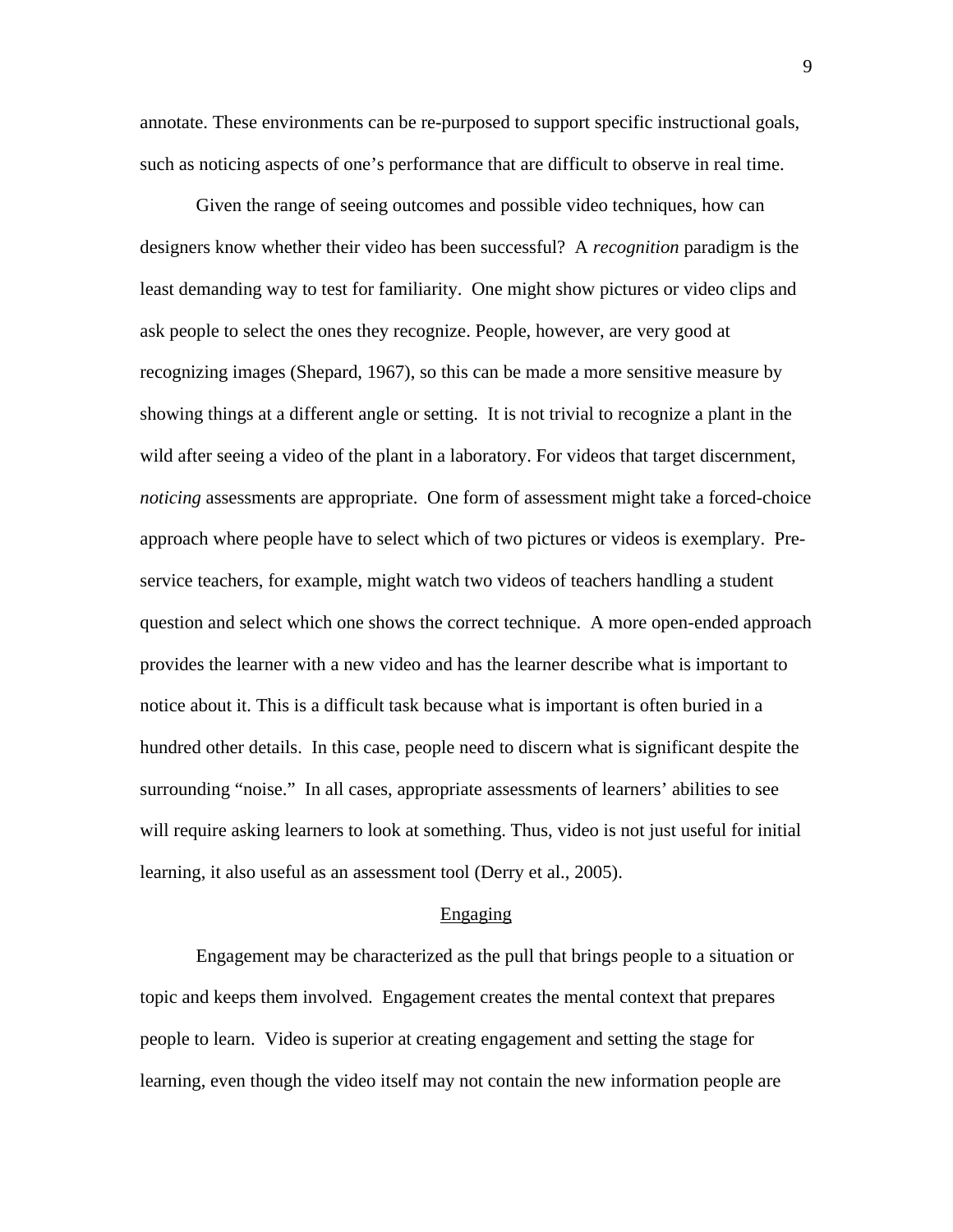supposed to learn. Video can help people bring to bear relevant knowledge to raise interest and make sense of subsequent instruction. One approach to engagement is to develop the learners' *interest* so they are more likely to take steps to learn. For example, a video might show examples of the enjoyment or money people attain once they have learned. A useful distinction distinguishes extrinsic and intrinsic motivations to learn (Lepper & Greene, 1978). Extrinsic motivators or rewards are often irrelevant to the knowledge gained through learning (e.g., receiving money for good grades). Intrinsic motivators, or what we labeled interest, depend on the target content itself being engaging. Piquing people's curiosity or showing the relevance of a topic to their own lives would be canonical examples of raising intrinsic motivation or interest. A similar form of engagement is to *contextualize* the information in ways that make it meaningful and relevant to the learners. One technique is to provide background information or activate prior knowledge that anchors the meaning of subsequent activities. For example, a video biography of an artist and her times can help students make more sense of a subsequent painting. Without relevant prior knowledge, people can have difficulty making sense of a lesson and often have no recourse but to memorize the content rather than understand it.

A familiar way to raise interest is through *advertisements.* Car and beer commercials use visual narratives of a desirable lifestyle. These advertisements have large production budgets, and thus, are out of reach for most designers. However, we recall a conversation with a venture capitalist whose hero creates cheesy infomercials to sell appliances, "He can sell anything!" Evidently, production values need not be a stumbling block to persuasion. *Trailers*, like a tourist video or movie preview, are similar to advertisements but tend to sample the content of what is to come more realistically.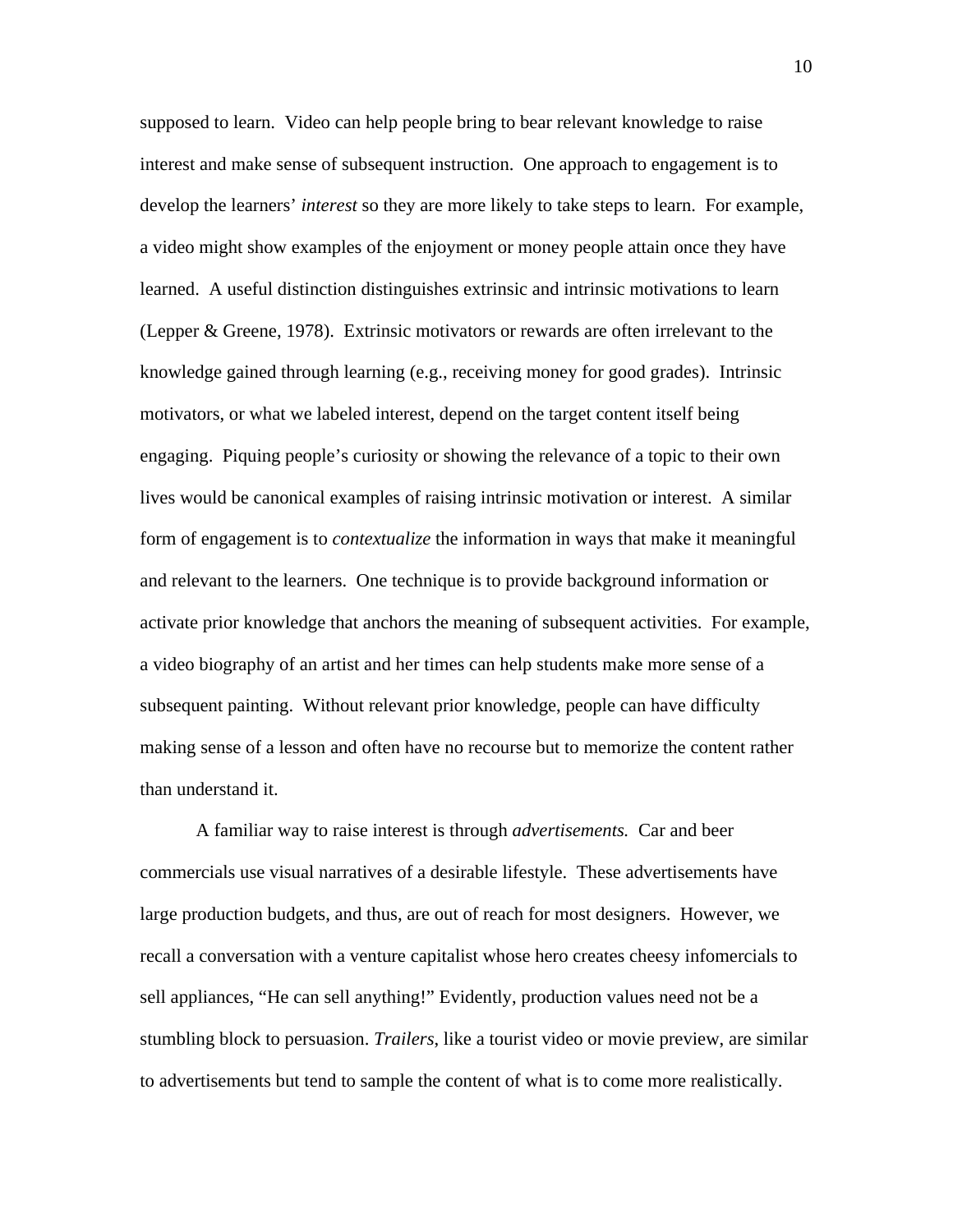Educational video often uses trailers by painting an initial picture of a domain (e.g., life in the sea) in preparation for a subsequent unit (e.g., on ocean ecosystems). Another method of engagement uses video as a *trigger* to set the stage for subsequent discussion. For example, television news magazines will often present an initial report to which experts and a call-in audience can react. Similarly, in a classroom, one might present a case study or example that is intended to stir discussion and raise a host of relevant issues and tacit beliefs. *Anchor* videos can be used to contextualize learning and problem solving. For example, The Adventures of Jasper Woodbury comprise 20 minute video narratives that contextualize multi-step mathematical problem solving (Cognition and Technology Group at Vanderbilt, 1997). The narrative includes a challenge (e.g., students need to plan how to save a wounded eagle in the video) and the information needed to solve the challenge (e.g., the relevant distances to safety and the speeds of different vehicles). The goal is for students to learn to solve complex mathematical problems. The contextualization of the video makes it possible to present a problem with a level of complexity that is hard to match with a word problem. The video makes the complex problem tractable by using a vignette that is easy to grasp and engages students' everyday knowledge.

Assessments of engagement should ideally target how well students are intellectually or motivationally prepared to learn. For interest, one can assess people's *preferences* towards learning relevant behaviors. For example, do students exhibit enough interest that they spontaneously choose further investigation and conversation over another option, such as going outside and playing? One might also populate a database or web pages with information and record if students access those pages associated with the video. For contextualization, one might measure *future learning*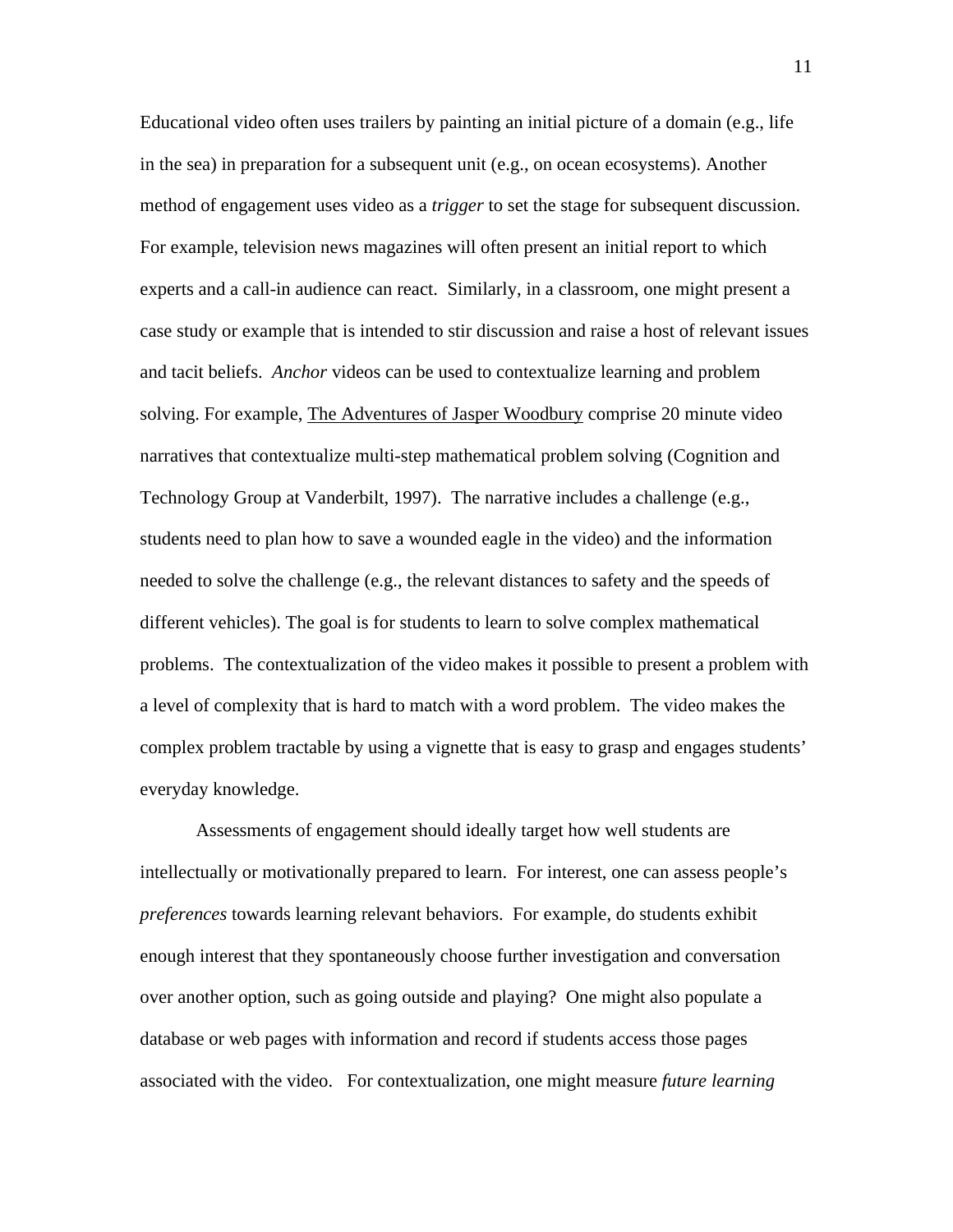from subsequent instruction (Bransford & Schwartz, 1999). For example, one might compare students who did and did not watch a biography of an artist. Afterwards, both groups of students receive a subsequent lesson on a relevant painting. Ideally, students who watched the biography would learn more or different things from the lesson on the painting. So, rather than directly measuring what people learn from the video, one can measure what people learn from the lessons following the video, on the assumption the learners can engage the new materials more fully.

## Doing

Video is ideal for presenting human behaviors. There are two quite different subclasses of "doing outcomes" – those involving *attitude* and those involving *skills*. For attitudes, people readily learn by modeling other people's behaviors (Bandura, 1986). People can model other people so well that learning can be unintentional, which is one reason that violence on television is of concern. The second outcome is skill acquisition and typically involves intentional effort and practice on the learner's part. The number of skills, or procedural knowledge, an adult possesses is hard to fathom – brushing teeth, riding a bike, taking conversational turns, computing best buys, and so on. As with attitudes, people can learn skills by imitating behaviors shown in a video. Sometimes skills are quite complex so that replaying, zooming, and slowing the motion can be quite helpful. Other times, when it is too much to expect a learner to imitate an expert's fully integrated performance, it makes sense to decompose a task into sub-skills that are learned separately. Additionally, for some skills it is important to help people see the critical components of the behavior. For example, novice tennis players may not see the key moves of the professional, in which case, they cannot possibly imitate it. Good procedural instruction makes sure that students can discern the behaviors of significance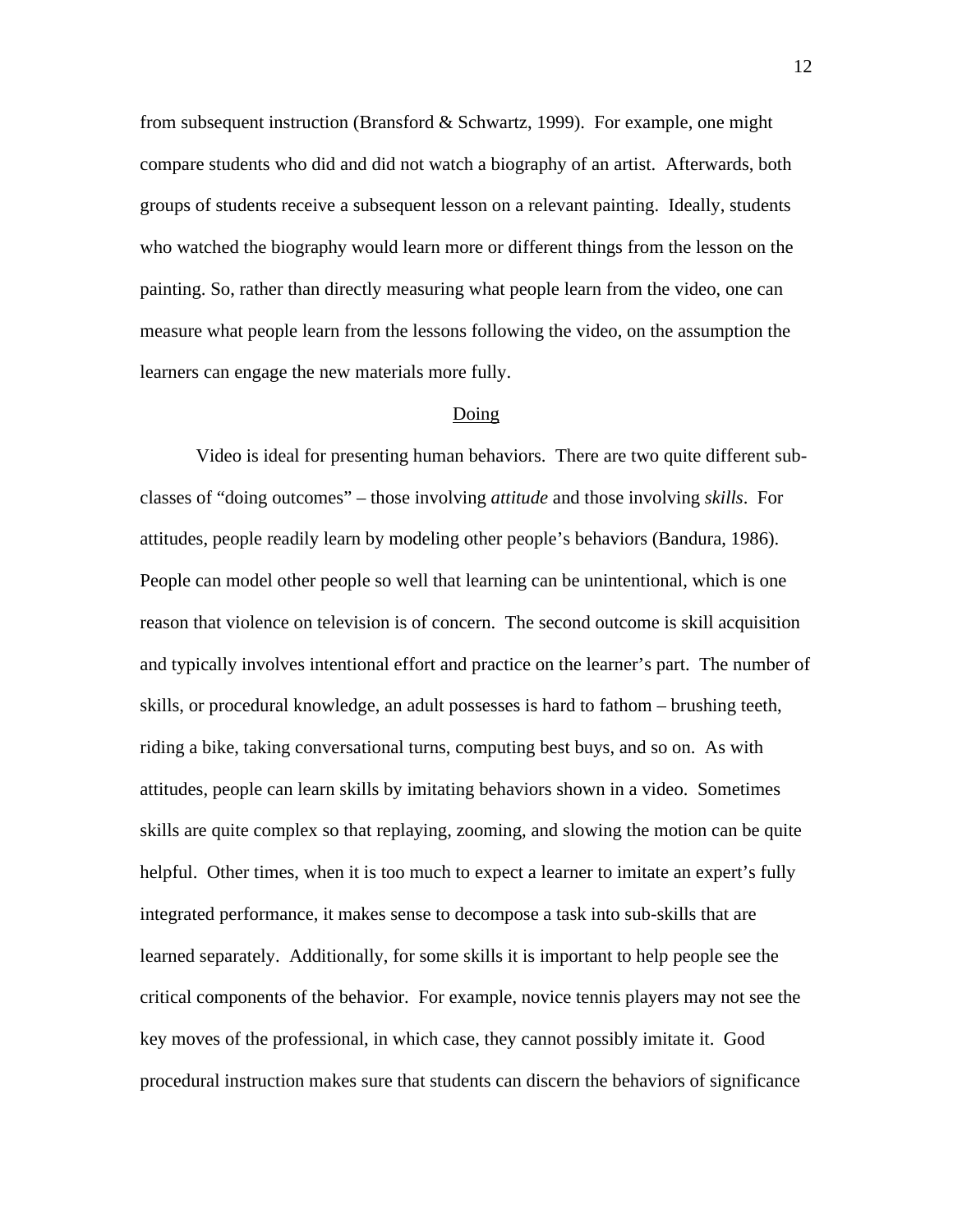so they can imitate them. In this case, to achieve the outcome of *doing*, one also needs to target the outcome of *seeing*.

Video models can help to shape attitudes. The young children's program, Mr. Rogers, modeled politeness on the assumption that children would be polite. Another way to invoke attitudinal learning uses *identification*. Effective drama causes people to emulate a hero, and teens are well-known for their identification with media stars. Simple *demonstrations* are a useful way to help people learn skills. Cooking and home repair shows are familiar examples. There are also training videos for learning sports and mathematical procedures, where experts perform the task in a rather slow fashion (for them). When tasks get complex, videos often use *step-by-step* instruction that breaks a task into manageable chunks. It should be noted that the best skill instruction also includes a narrative that explains why a particular procedure takes the form it does. Without an explanatory overlay, people can learn a skill, but they may not have any flexibility when performing it. For example, if people merely imitated the behavior of pulling the parking-break lever without understanding why, they would be in trouble with a car that uses a floor pedal instead. Examples of children blindly copying mathematical procedures without understanding are legion, as are the consequences.

Ideally, "doing" evaluations require people to perform some action, rather than just say what they would do. For attitudes, assessments evaluate the learner's *manner* in context. For example, researchers can study if portrayals of violence affect children. Do young children exhibit a more aggressive manner after watching video violence, for example, by walking over the legs of children sitting on the ground instead of walking around them? This evaluation is notable, in part, because it looks for a proximal effect (immediate behavior) rather than the distal effect that people really care about (violent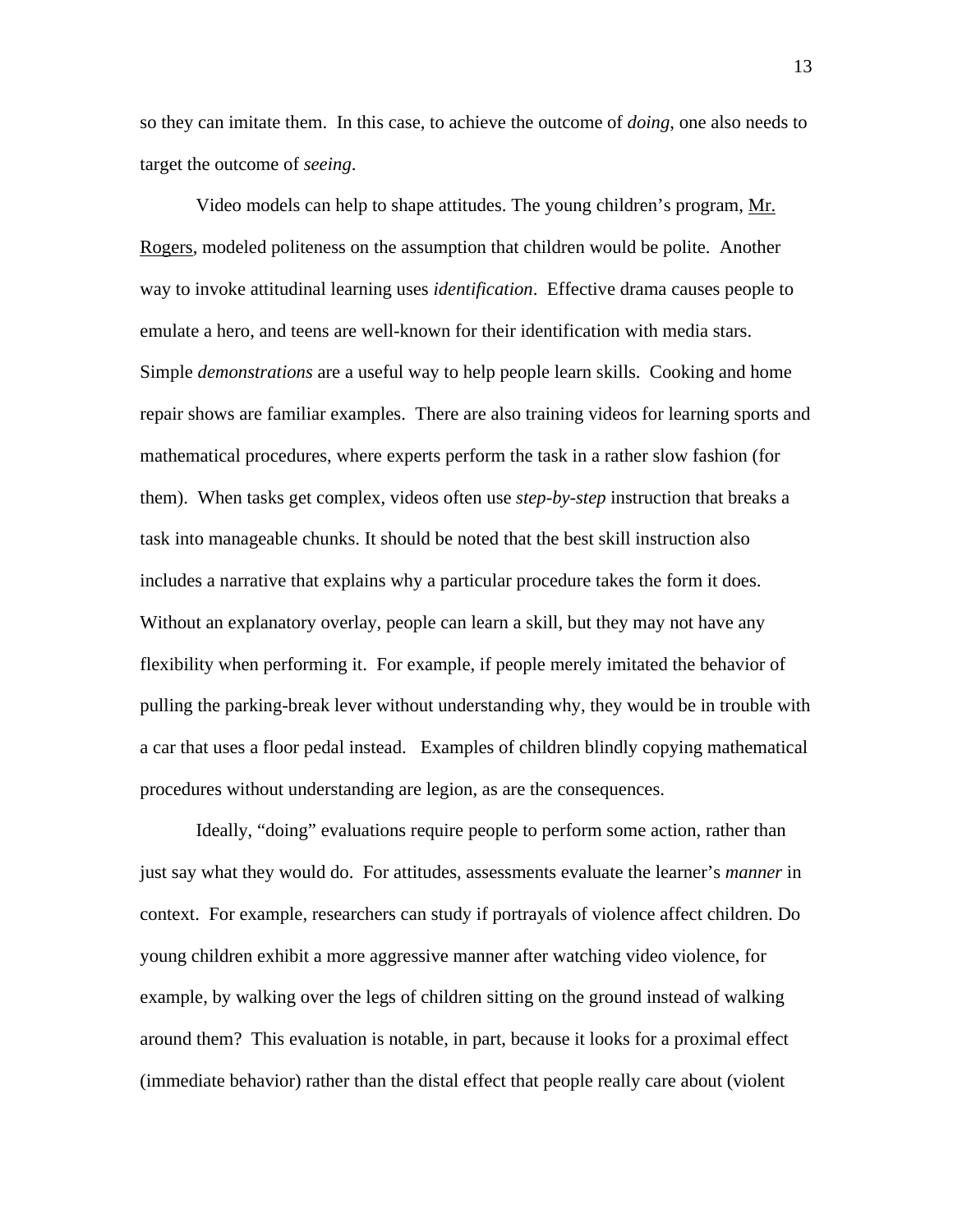behaviors in later years). Though this is not completely satisfying, it is wise advice to first look for proximal outcomes. For example, after a video on sharing, one might put a learner in a relevant situation and see what happens. This is much easier than seeing if the children use sharing in their everyday habitats or waiting to see if children become adults who share. For skill acquisition, *performance* assessments are ideal, because they directly test the relevant behavior. There are various genres of performance assessment. For routine skills that require efficiency (e.g., driving a car), it makes sense to require full-blown performance (e.g., a driving test) and evaluate the number of errors and time to execute the skills. These types of assessments can be made more revealing by throwing in variations the student has not fully practiced (e.g., parallel parking on a hill). For less mature skills, one might ask people to perform sub-components of a task, which has the advantage of identifying what skill components require additional attention. Additionally, one can scaffold a performance for a novice by providing hints or supports to make the task easier. For example, with intellectual skills, like doing a science investigation, it is useful to create a set of supportive materials a novice can use, rather than just asking the learner to do an investigation cold. One interesting way to turn scaffolding itself into a dynamic assessment is to evaluate how many hints people need to complete a task (Feuerstein, 1979). For example, how many times does a student ask to review a video when trying to execute an assembly procedure shown on the video? Unfortunately, performance assessments can be impractical. In a sex education class, it might be best to simply ask students to recall the correct steps for safe sex. Of course, this does not mean students will execute the performance when the time comes. Talking the talk is not as good a measure as walking the walk, but sometimes, it is an acceptable proxy that can evaluate whether a video is moving people in the desired direction.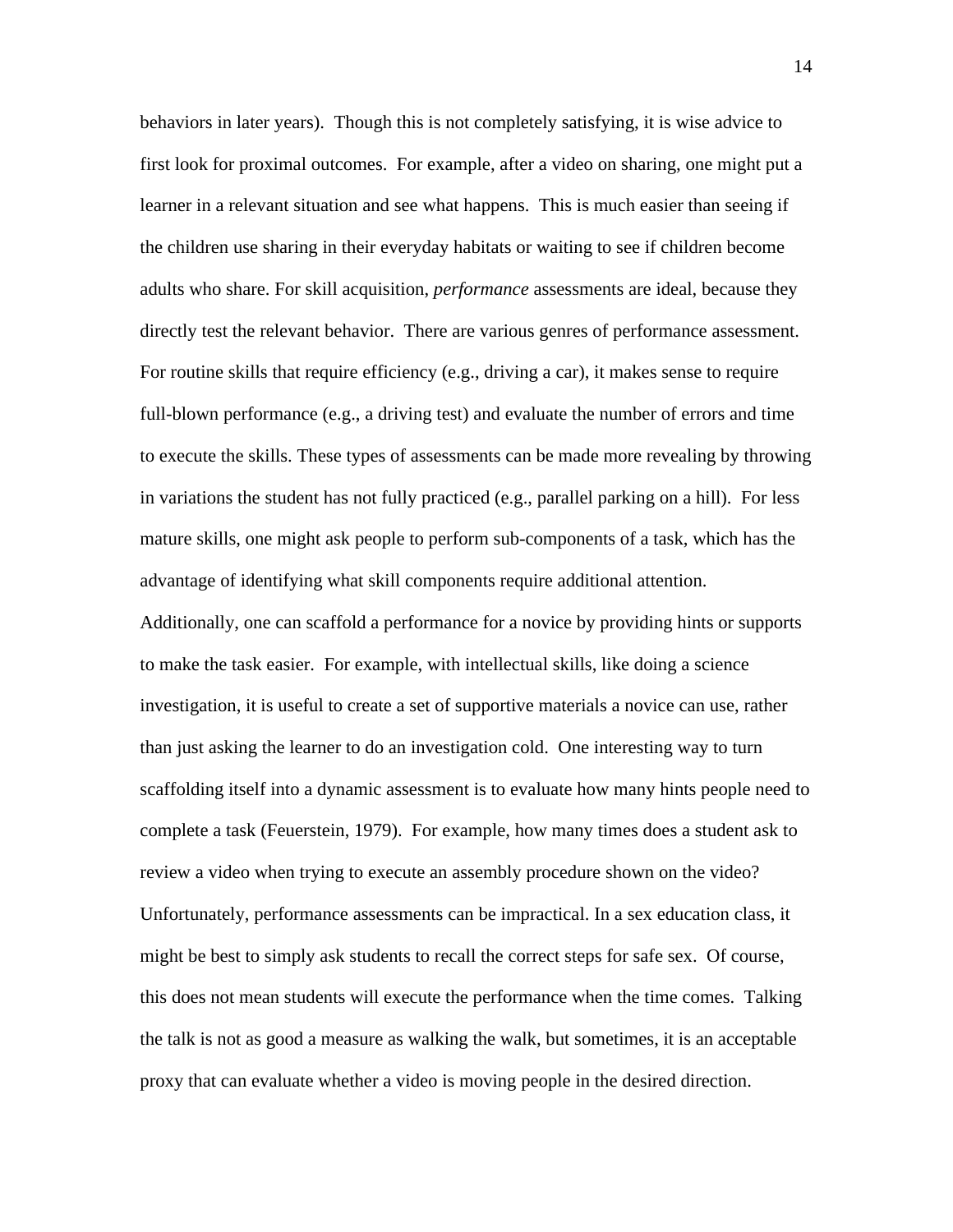## Saying

While the other outcomes tap into the unique strengths of visual media, "saying" outcomes – verbal or "declarative" knowledge – can be achieved by many media. Nevertheless, video is also good in this realm. One type of verbal outcome is the acquisition of *facts.* Facts include things like the name of an animal, the average temperature of the sun,  $2+2=4$ , and so on. Facts are often seen as the stuff of memorization, but the difference between a good and bad news report is often whether it includes critical facts to help viewers draw their own inferences. Despite common belief, repetition is not the best way to learn facts. Repeatedly sub-vocalizing a phone number (e.g., 451–9180) is less effective than making up a formula with the numbers (e.g.,  $4+5 \times$  $1 = 9 = 1+8+0$ . Bransford, Franks, Vye, and Sherwood (1989) demonstrated that people remember facts better when those facts come as a solution to a problem an individual has attempted rather than as a bald assertion. *Explanation* is a second class of verbal knowledge. Explanations, like those provided in good science shows, provide the 'why' and 'how.' They tie the facts together. A challenge for any video designer is estimating how far to move from facts to explanations. For example, a weather report might present the day's high temperature; it might explain the winds that cause the temperature; or, it might develop the science behind atmospheric phenomena. The further one moves from facts, the more important it becomes to create videos that make processes and explanations transparent; talking heads only work if viewers already have sufficient prior knowledge to understand what gets said (Schwartz & Bransford, 1998).

A number of genres emphasize retaining factual knowledge. Quiz shows are a bad example, because they typically do not help viewers remember. A better example is Sesame Street, which uses *association* to pair entertaining images and names to help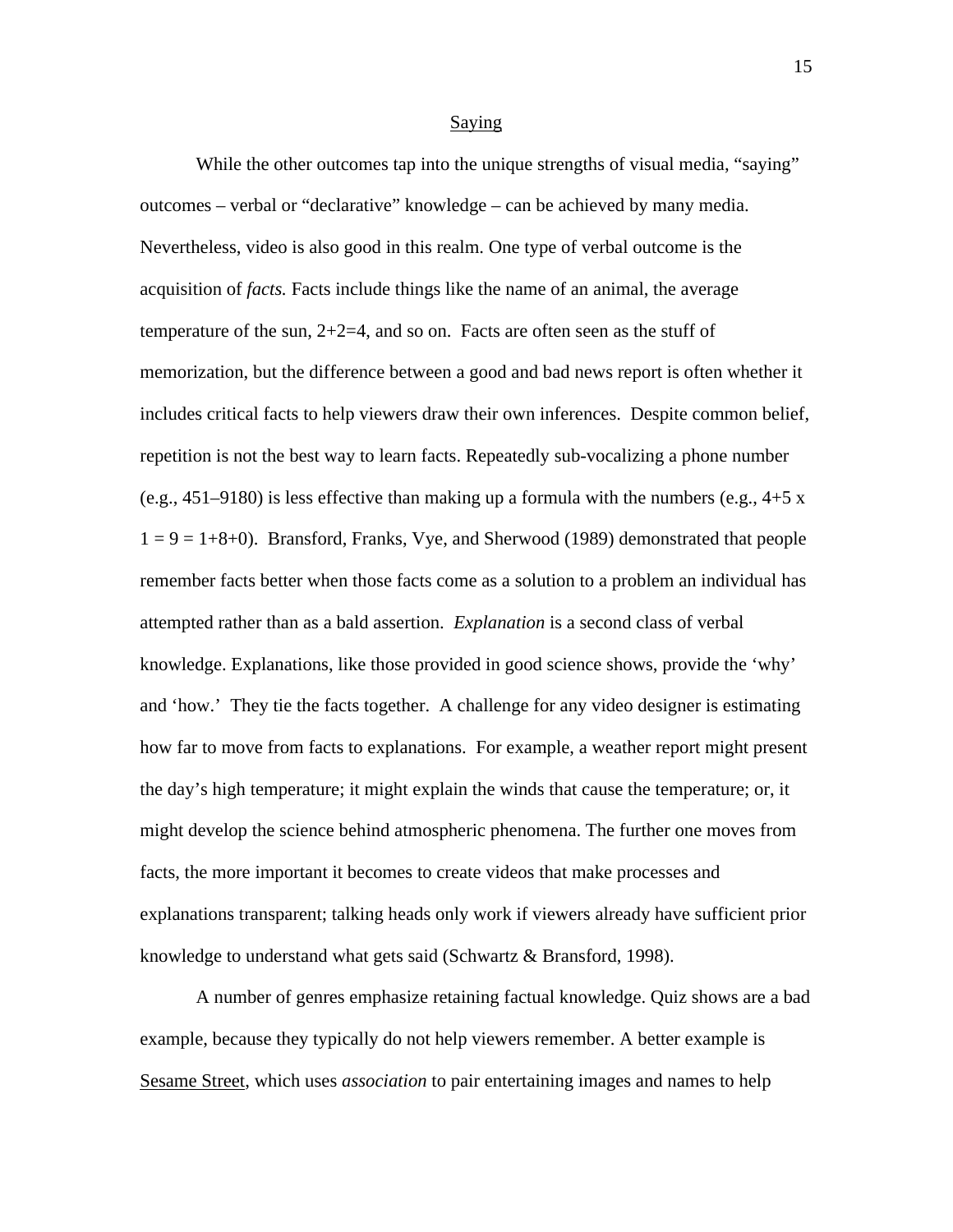children memorize the letters and numerals. *Chronicles*, like news broadcasts and narratives, deliver facts embedded within the context of a larger story. Moving towards explicit explanation, video can use *analogy* to help people understand; for example, the trade winds are like rivers in an ocean of air. Typically, single analogies (and examples) are not nearly as effective as pairs of analogies in helping people cull the deep explanatory structure (people tend to focus on surface features of a single analogy or example, Gick & Holyoak, 1983). *Commentary* or interpretation is a powerful way to supplement video with verbal explanations, as is often the case with news magazines and sports broadcasts. *Expository* videos explicitly develop a sustained account of some set of facts, as in the case of the science show Nova or other documentaries.

To assess factual knowledge, a *recall* paradigm is effective. This can take the form of free recall where people simply say or write what they remember. It can also take the form of cued recall, as in the case of showing a numeral and asking a child to state its name or say what numeral comes next. A demanding version of cued recall asks people what is missing, for example, from a classroom lesson plan or video demonstration. Multiple-choice tests, though a staple of educational testing, are problematic because students can get the right answer by guessing, especially if the test has obviously wrong "foils". For explanatory outcomes, the standard approach requires learners to draw *inferences*; students need to go beyond the information given to show they have not simply memorized the words. Inferences include things like problem solving, applying ideas in a new situation, predicting, taking up a point of view, and constructing an argument. Open-ended formats (e.g., essays, making a video) are more difficult to score than right/wrong problems, but they also provide more latitude for students to exhibit what they have learned. In general, explanatory knowledge is trickier than the other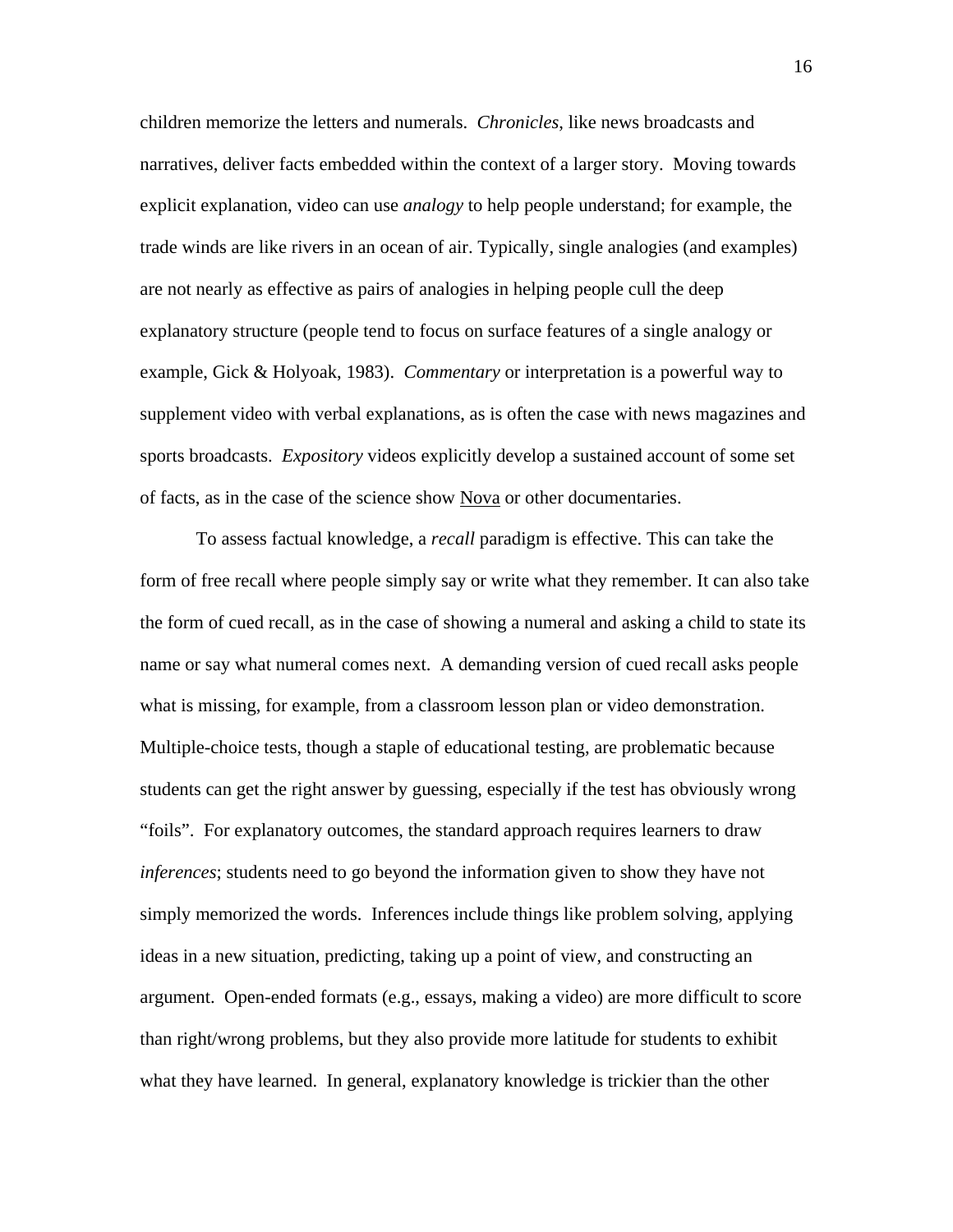outcomes, because there are so many possible levels of explanation and understanding. More than the other outcomes, it is useful to think of explanation assessments before designing a video, because the assessments can help shape what is included in the video.

## Putting Video in a Multimedia Context

The history of visual media comprises the invention of techniques and formal features that guide people's thoughts to particular outcomes. The zoom mimics attention; the slow motion in Raging Bull emphasizes the poignancy of critical moments of life. Rembrandt's self-portraits are exceptionally sharp around the eyes to reflect where he is looking. Multimedia, however, is relatively new. There are fewer established techniques, and it is useful to capitalize on extant formal features. At the same time, it means the potential for innovation and exploration is extremely high. Below, we offer a sample of a single multimedia program that uses video in a variety of ways.

The examples come from work with undergraduate, pre-service teachers in an educational psychology course. The course used a multimedia authoring shell, called *STAR.Legacy*, that was designed to help teachers use their local resources to create pedagogically sound instruction (Schwartz, Brophy, Lin, & Bransford,1999). The main interface of the shell, shown in Figure 2, includes an explicit inquiry cycle to help teachers and students navigate through distinct phases of learning.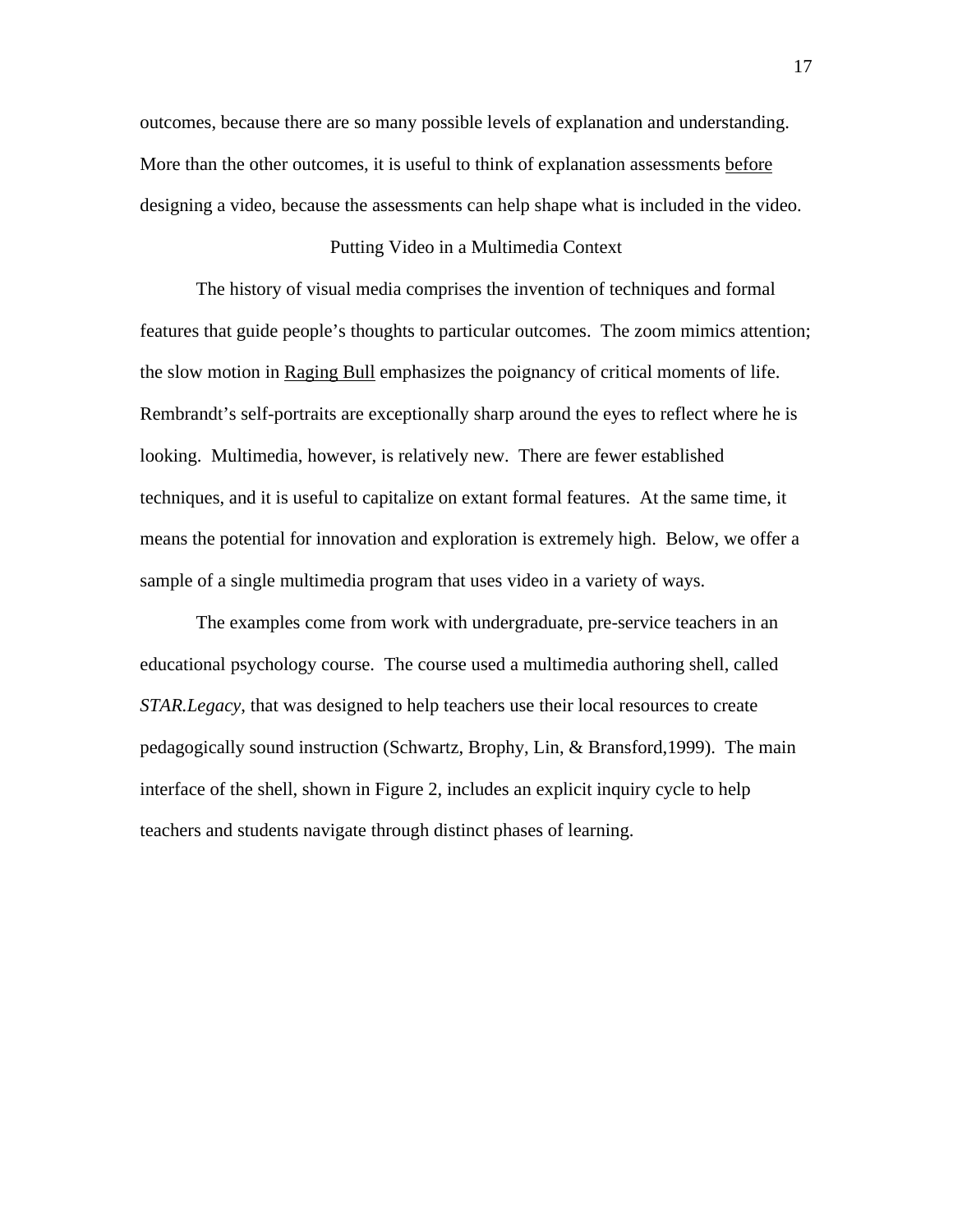Figure 2. The main interface of a multimedia shell, STAR. Legacy, for using designed video within a larger inquiry cycle. Each icon is a clickable button that leads students (and authors) to sections that support different aspects of complex learning. Each STAR.Legacy is typically populated by different uses of video that are either seeded by the instructional designer or developed by the teacher and students themselves.



Typically, for any given inquiry topic, we populate the shell with initial videos and resources to seed the lesson. For example, each inquiry cycle begins with a challenge in the form of a trigger video to increase interest, contextualization, and discernment. For this Legacy, the trigger video was a recording of a local news segment on children building model rockets in "a mock mission to mars." The trigger set the stage for the challenge of creating instructional resources to help teachers improve learning from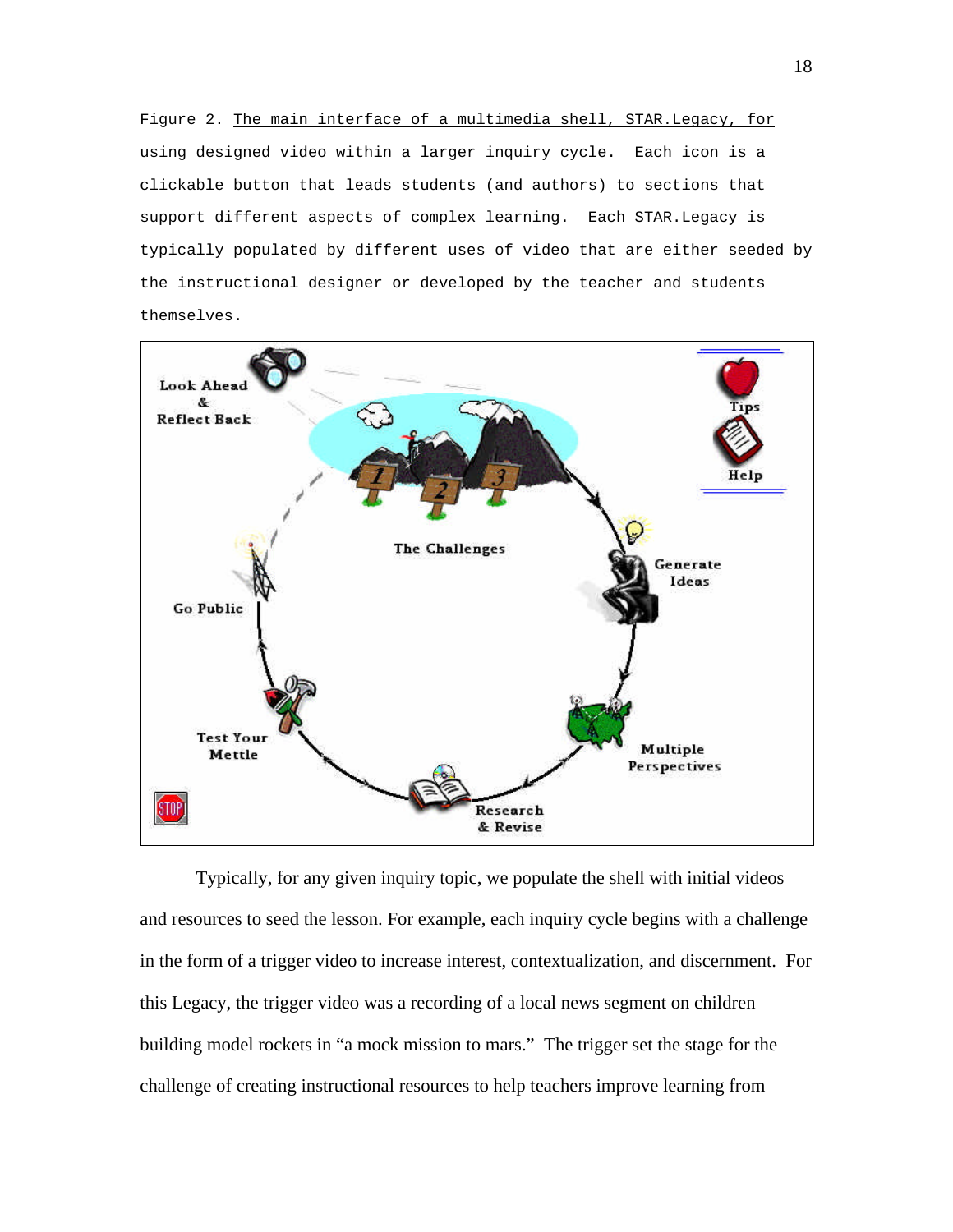project-based activities (see Barron et al., 1998 for ways to improve project-based learning). The pre-service teachers watched the news segment and then had to generate ideas about what they saw that was relevant to improving project-based learning. They typically noticed, in rather vague fashion, that the kids in the video were doing hands-on learning. After this, the students saw clips showing the multiple perspectives of six experts who had watched the same video. These videos helped students notice things they had missed, modeled an attitude of looking beneath the surface, and they provided short explanations. (We had shown the trigger to a variety of experts and videotaped them briefly as they described what they noticed.) One expert observed that the children were collaborating quite well, which means the teacher had done some activities on collaboration. Another expert observed that the children did not measure how high their rockets went, and therefore, they had no way to do science on their designs. The inquiry cycle then led the students to explore further resources (e.g., papers) and to test their mettle (self-assess what they had learned). Ultimately, they had to go public with what they had learned; they had to design a video-based lesson directly into the multi-media shell. Their task was to leave a "legacy" for future cohorts of students who would use the software. They found this engaging, and for us, it was a performance assessment of their ability to "do" multimedia instruction based on what they had learned about learning. In the following paragraphs, we describe some of the innovative ways they used video in a multimedia context. We separate their efforts by the primary class of outcome they targeted.

## Seeing

Some of the students had read a paper on classroom practices. These students asked the author for the classroom video footage on which the paper was based. They cut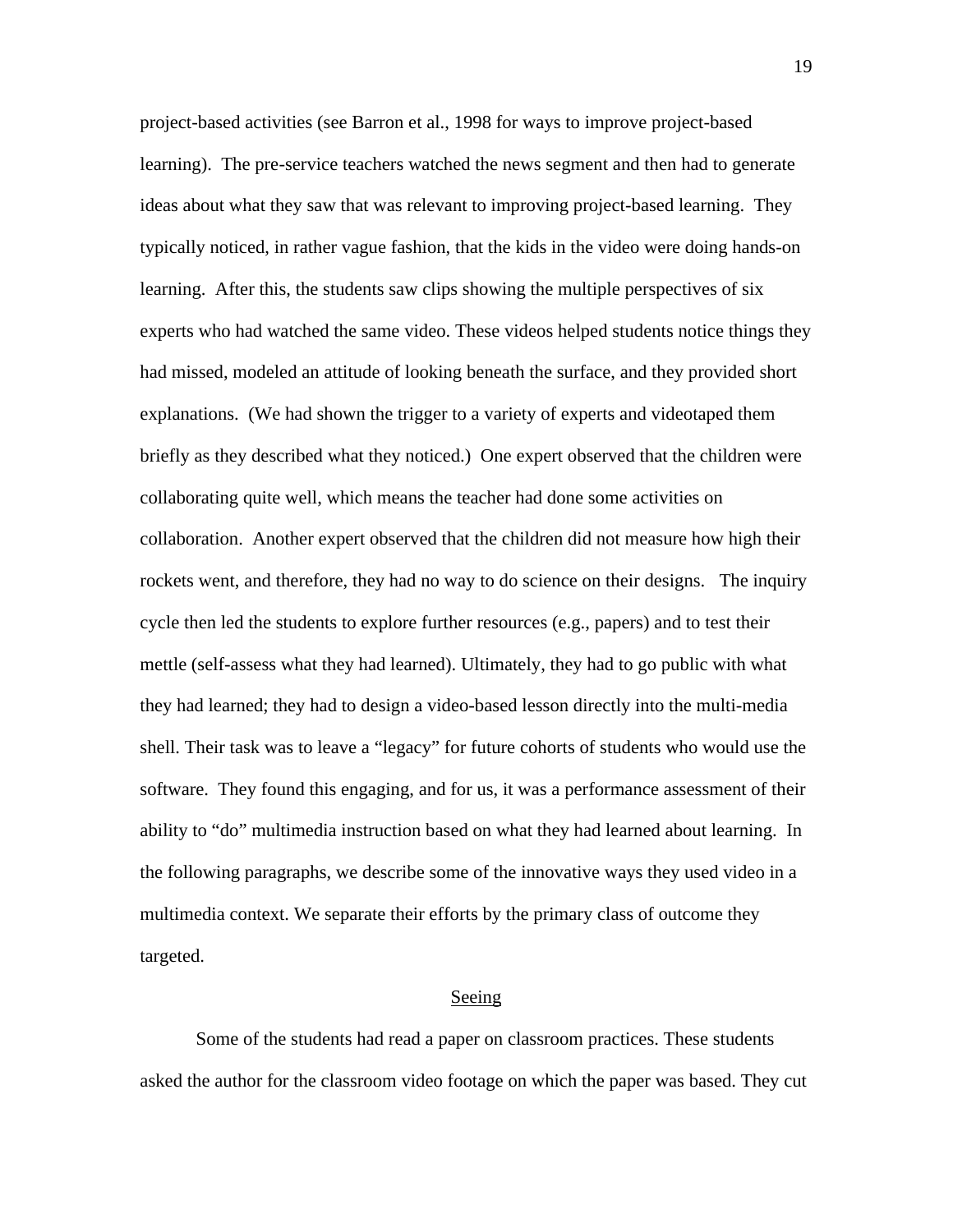the video into segments that mapped into each of the concepts in the paper and turned them into a "seeing" lesson. Next to each clip on the page was an audio button where the student designers had recorded explanations of the critical concept. Users had to indicate where in the video clip the concept was put in play. These students also included an assessment page; users saw new clips and had to determine which concept was exhibited in each clip. Another group of students used contrasting cases, like wines side-by-side, that can help novices notice key features (see Schwartz & Bransford, 1998). These students had read an article on how different parents appreciate different types of teachers. They directed videos of their friends acting out different teachers. As shown in Figure 3, users had to click on the juxtaposed video portrayals, notice the differences, and then match each teacher portrayal with the appropriate parents who were described in text fields to the side.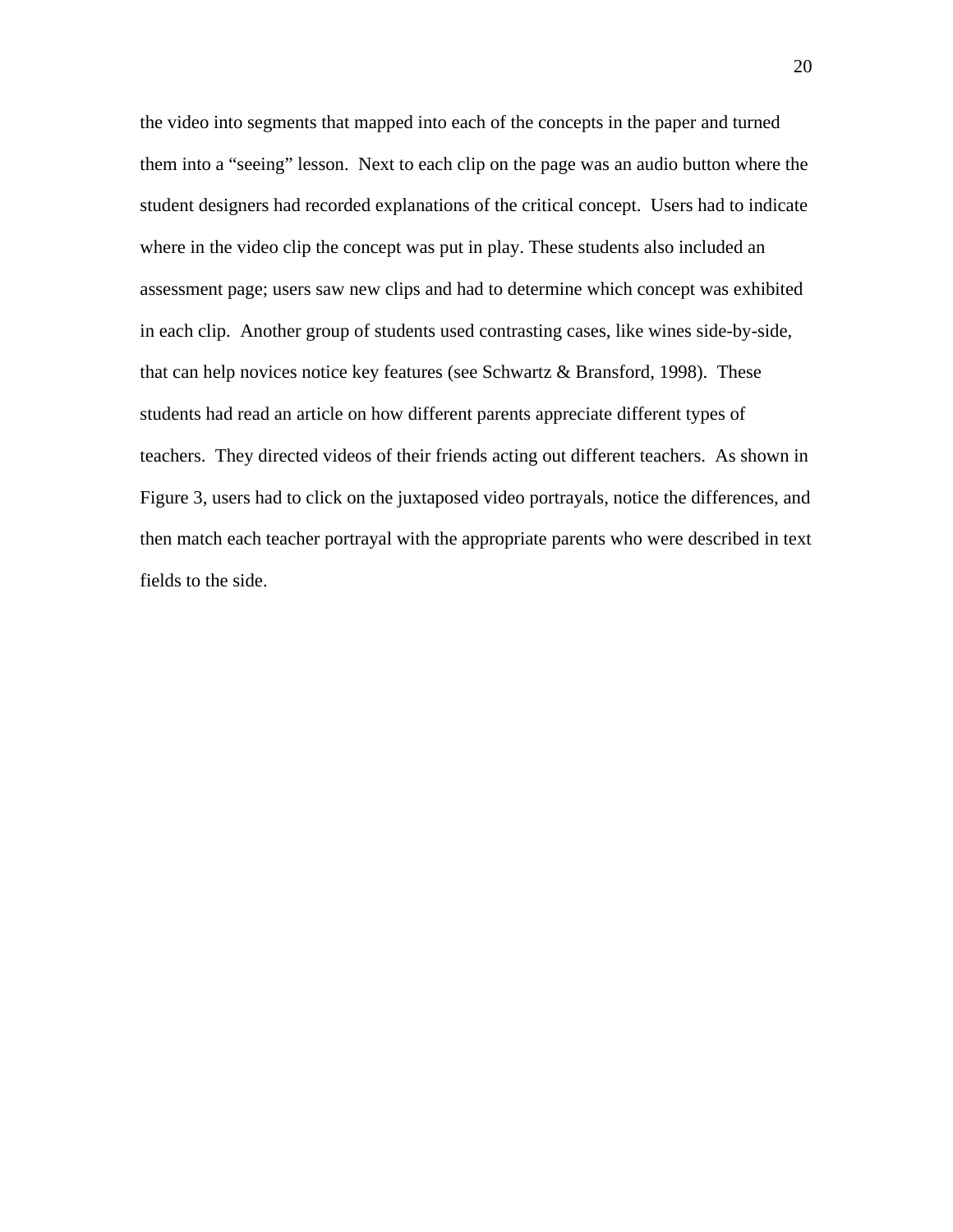STAR. Legacy by pre-service teachers.



## Engaging

One team of students created their video instruction based on an article about problem- and case-based approaches to education. They interviewed law students, lawyers, deans, and law professors about their experiences with case-based legal education. The students organized the brief video clips to reflect the different points of view of the stakeholders and how their attitudes towards case-based instruction changed with time. They included some simple audio with a button that explained how users should watch the video clips. The students' goal was to help contextualize case-based instruction to prepare learners to engage the associated article themselves.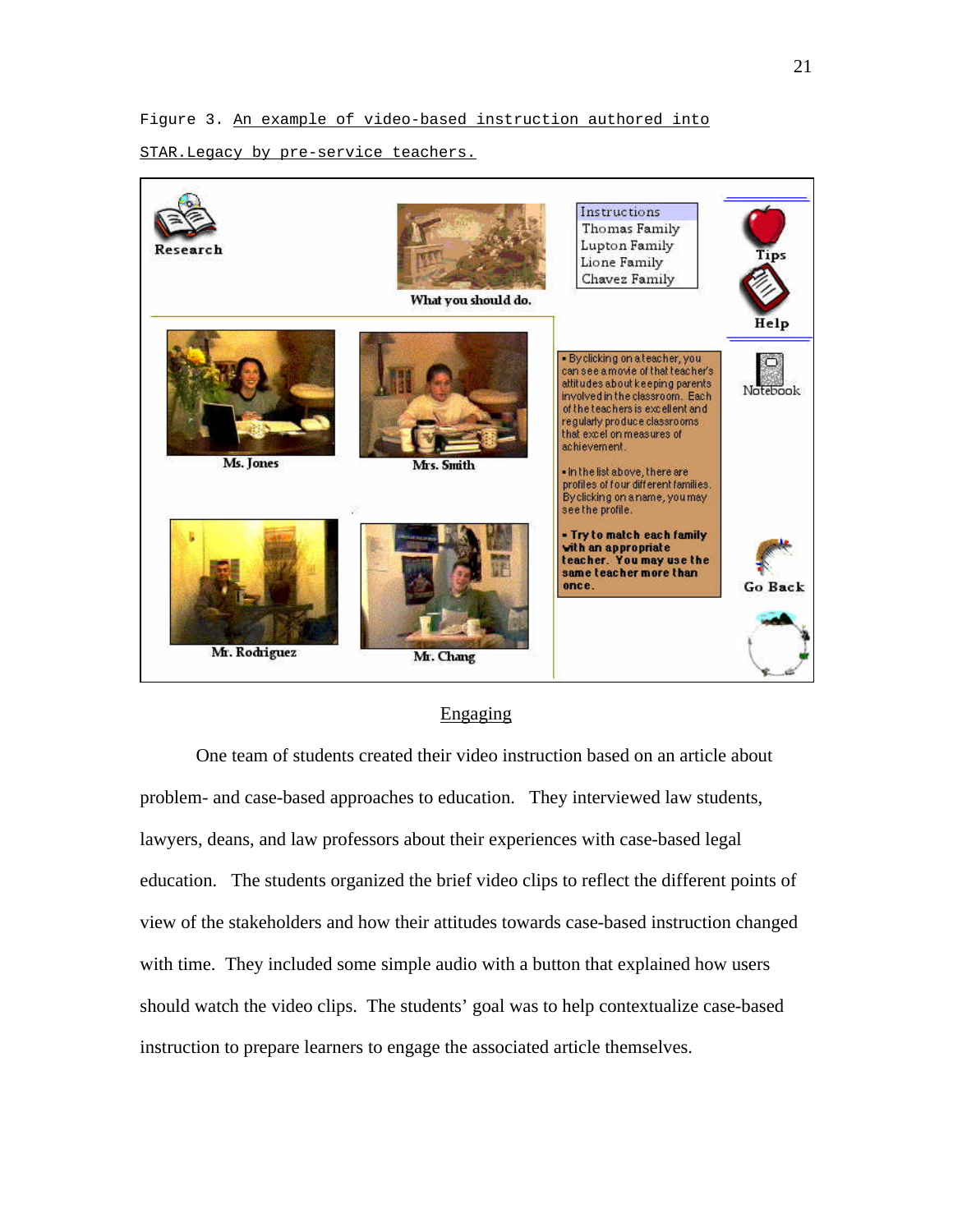## Doing

Another team of students recreated a method of teaching simple mathematics using manipulatives. Users watched the demonstration video. Users then had to move simple images of manipulatives to set up instruction for a new problem. When done, the users could click to see the correct answer. Another group of students interested in collaborative learning, created videos about activities that help to make more cohesive groups. They showed an example of a group of students that followed the activities correctly next to an example of a group that had such divisiveness they could not complete the activities. This latter video showed how the teacher intervened to make the activity successful.

## Saying

One team of students indicated that users should first read a target article on project-based learning. They then showed a video clip of some children working on a science project. The video stopped and the students had to predict what would happen next and give a justification for the prediction. They wanted students to draw inferences based on the explanation in the article. Afterwards, they showed videos of what different "experts" predicted would happen and their justifications. Yet another team of students created a talking-head video in which they explained a visual framework they had invented to guide the design of project-based learning. They made it so students could click on a part of their visual framework to get a short snippet of the explanation. Based on all of the foregoing video implementations, we were impressed by what the students had learned to do with video for learning and assessment and in a relatively short period of time.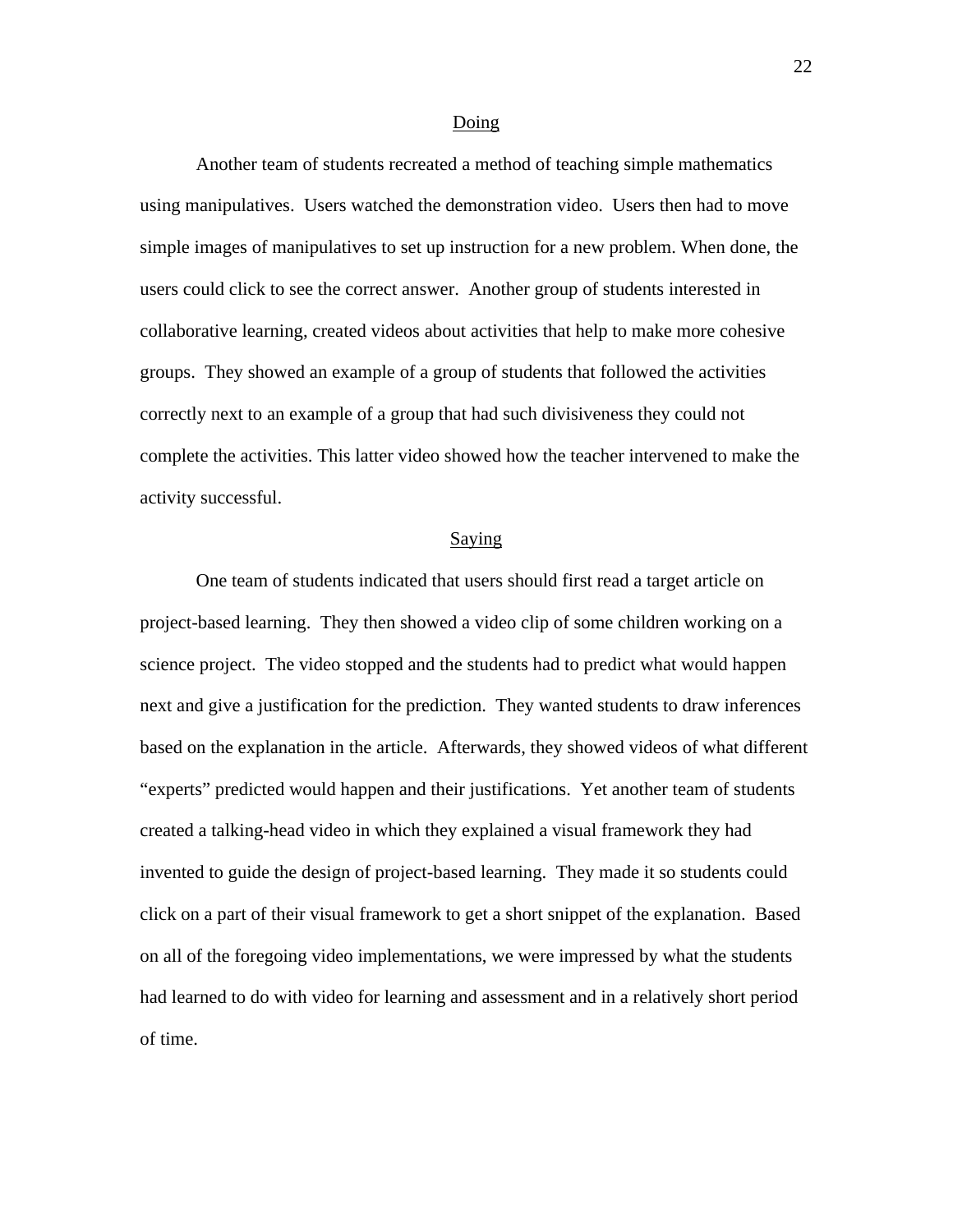### Conclusion

Our modest goal for this chapter was engaging reader interest in the potential of video within multimedia for instruction and research. We observed that although digital media has put video in the hands of many, there has been surprisingly little work exploring its unique potentials for learning. To help people make some headway in light of the limited literature on video for learning, we tried to help people see that there are distinct learning outcomes, and we compared different techniques of assessment to help readers discern what makes these outcomes different. We also gave some examples of how to do videos that help learners learn and help people learn if they have learned. Finally, we aimed for some saying outcomes by providing select facts and explanations about why certain forms of presentation affect different types of outcomes. Ultimately, we suspect this would have all been much more effective had we used video in an interactive multimedia context. Nevertheless, we hope that we have provided some impetus for people to consider the value of designing video for learning. The digital era is not just about computer programs, it is also about digital video.

## References

- Bandura, A. (1986). Social foundations of thought and action: A social cognitive theory. Upper Saddle River, NJ: Prentice-Hall.
- Barron, B. J., Schwartz, D. L., Vye, N. J., Moore, A., Petrosino, A., Zech, L., Bransford, J. D., & CTGV. (1998). Doing with understanding: Lessons from research on problem- and project-based learning. Journal of the Learning Sciences, 7, 271- 312.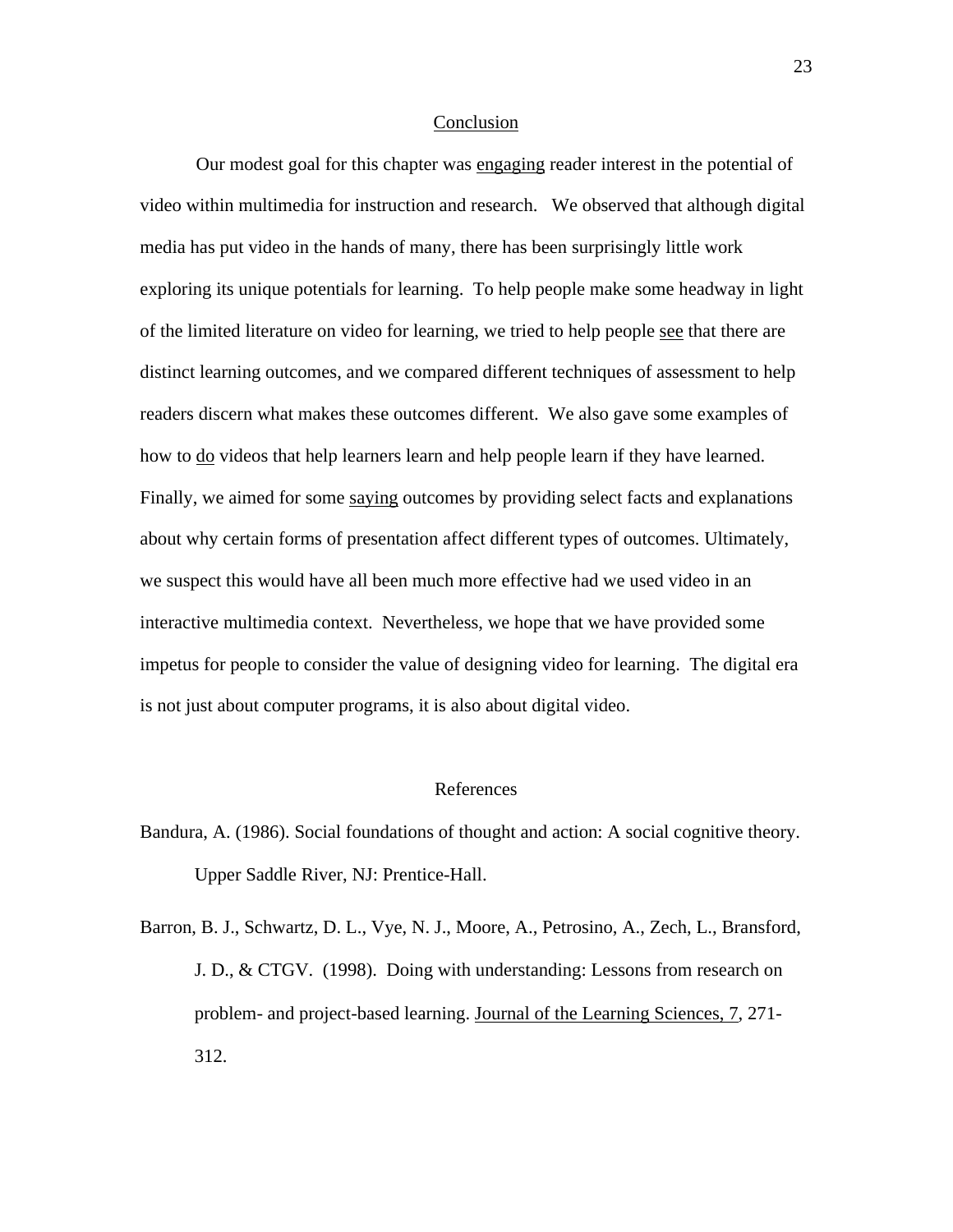- Bransford, J.D., Franks, J.J., Vye, N.J. & Sherwood, R.D. (1989). New approaches to instruction: Because wisdom can't be told. In S. Vosniadou & A. Ortony (Eds.), Similarity and analogical reasoning (pp. 470-497). NY: Cambridge University Press.
- Bransford, J. D., & Schwartz, D. L. (1999). Rethinking transfer: A simple proposal with multiple implications. In A. Iran-Nejad & P. D. Pearson (Eds.), Review of Research in Education , 24, 61-101. Washington DC: American Educational Research Association.
- Cognition and Technology Group at Vanderbilt. (1997). The Jasper project: Lessons in curriculum, instruction, assessment, and professional development. Mahwah, NJ: Erlbaum.
- Derry, S. J., Hmelo-Silver, C. E., Feltovich, J., Nagarajan, A., Chernobilsky, E., & Halfpap, B. (2005). Making a mesh of it: A STELLAR approach to teacher professional development. In Proceedings of Computer Support for Collaborative Learning (CSCL), Taipei, Taiwan. Mahwah, NJ: Erlbaum.
- Eisner, E. W. (1998). The englightened eye: Qualitative inquiry and the enhancement of educational practice. Upper Saddle River, NJ: Merrill.
- Feuerstein, R. (1979). The dynamic assessment of retarded performers: The learning potential assessment device, theory, instruments, and techniques. Baltimore, MD: University Park Press.
- Fisherkeller, J. (2002). Growing up with television: Everyday learning among young adolescents. Philadelphia: Temple University Press.